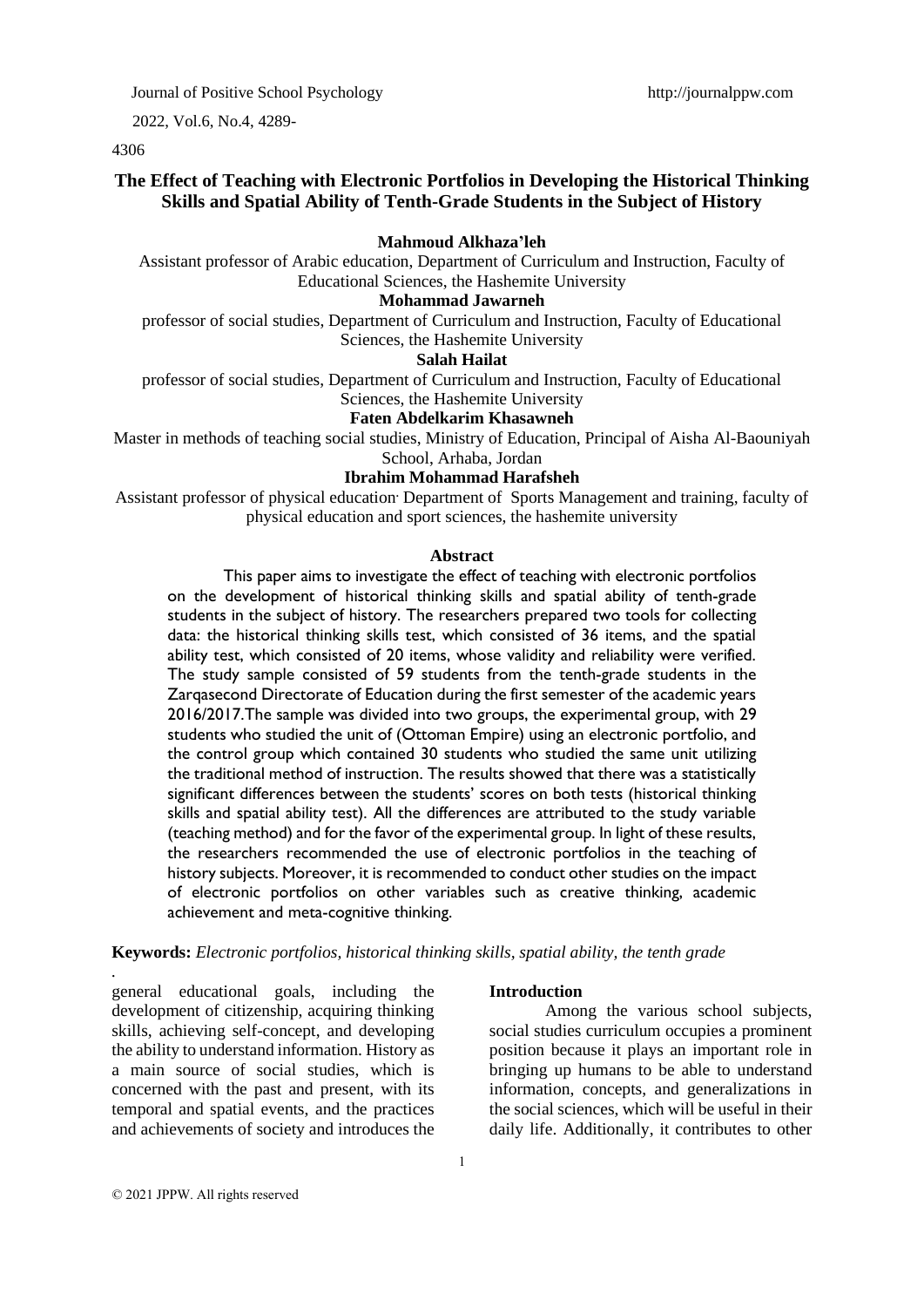individual to his society, to his past and present, and to anticipate his future (Parker, 2001).

History is considered a fertile environment for the practice of thinking and solving problems. The best way to prepare the learner to cope with these problems is to develop his independent personality, teach him self-reliance, increase his level of ambition, self-confidence, self-respect, motivate him to take responsibility for his learning, be an active researcher, and respond to life issues and problems with interest and effectiveness, The individual has to be helped to adapt to changes in his environment, and this requires a change in the way we think about learning and education as a process that is neither time nor place-bound. The need for learning thinking skills has become more vital than ever before; So that the learner can solve problems scientifically, and be able to make informed judgments; Therefore, it has become imperative to have skills of historical thinking (Francois, 2001; Mujahid, 2008).

A set of skills associated with historical thinking include acquiring knowledge, asking central questions, analyzing, solving problems, making decisions, organizing information, and being proficient in the various thinking processes (Qalladah, 1998). This makes social studies an essential subject that develops students' ability to criticize, analyze, weigh evidence, make judgments, understand information and generalizations, solve problems, identify good people in society, develop values, and trends, which become part of developing thinking as a necessary skill (Al-Sakran, 2007).

As stated by the National Center for History in American Schools (NCHS, 1994), the five main criteria for historical thinking for grades 5-12 are chronology, historical comprehension, historical analysis and interpretation, research capabilities, analysis of historical issues, and decision-making. The Ministry of Education stresses the importance of developing historical thinking skills by including history in social studies books at the basic level and using those skills in research work, writing reports, and drawing a timeline that illustrates the stages of civilization and relevant current events (Ministry of Education, 2005).

The ability to think historically is closely related to spatial ability, including chronological knowledge, historical comprehension, historical analysis and interpretation, and the capability of conducting historical research. In addition to the ability to move from place to place and to plan for this movement, spatial ability involves understanding spatial relationships, visualizing the various shapes and their different positions in the imagination, and dealing with mental images. Cognitive mental activity can be characterized by the perception of movement of flat and solid shapes, as well as the perception of the spatio-visual world, as well as the ability to think and reflect. The development of spatial ability also entails an ability to understand the relationship between the individual and the things around him, and one of the most important aspects of that development is the integration of the ability with the degree of movement individuals make in the environment for their world (Belkhiri, 2005).

Spatial ability enhances the sensitivity to colors, lines, shapes, forms, place;it also enhances the relationship that exists among those elements. A spatial ability may also involve the ability to visualize and graphically represent visual or spatial ideas, and the ability to direct self appropriately in a spatial template (Abdul Karim, 2016). Gardner (1983) stated that this type of intelligence is expressed by the saying (a picture is worth a thousand words), as those who possess this type of intelligence tend to use shapes, images, designs, drawings and maps, as well as being adept at tasks requiring mental visualization, imagination and formation.He has a high ability in tasks that require eye sight with the use of the mind, such as visualization, imagination and forming mental images. In order to improve educational outcomes for learners, educators called for the use of technology by learning in order to develop educational methods; It was that the emergence of methods of distance learning, computerization of courses, or e-learning, electronic portfolios (Al-Ani, 2000).

Employing technology in learning will not replace the role of the teacher or practicing any other methods of teaching. Instead, the teacher will be able to play a more active role in the preparation, planning and implementation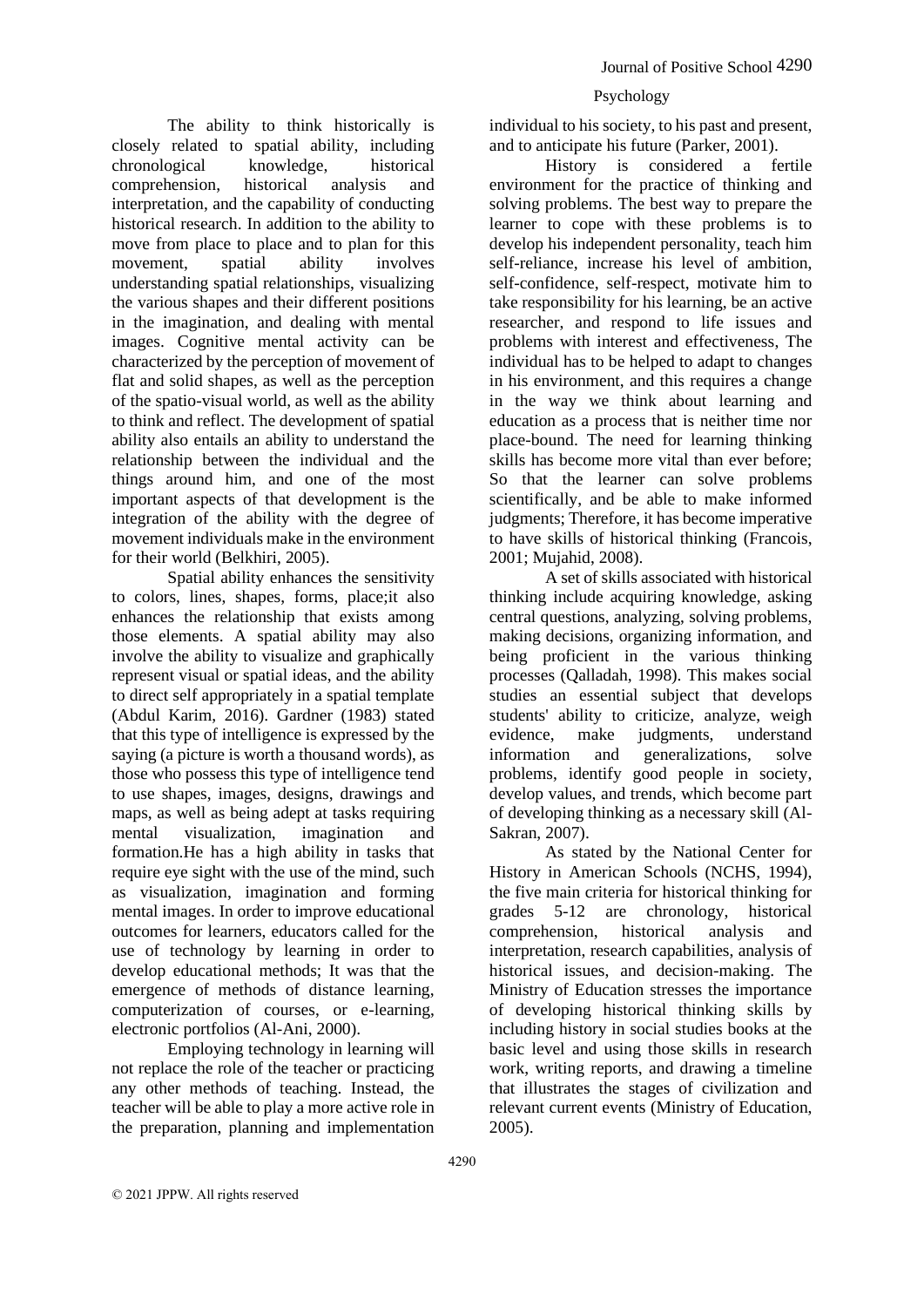- 1. What is the impact of electronic portfolios on developing the historical thinking skills of tenthgrade students in the subject of history in comparison with the traditional method?
- 2. What is the effect of electronic portfolios on developing spatial ability of tenth-grade students compared to the traditional method?
- 3. What is the correlation between the mean scores of the historical thinking skills test and the spatial ability test for both students who studied via electronic portfolio andthe regular method, and do these correlations differ for each of the students studied via electronic portfolios and the regular method?

# **Importance of the study**

The importance of the study is represented by:

- Assessing the effectiveness of utilizing electronic portfolios in teaching by providing a vision of how the teaching and learning processes work based on the foundations and steps of creating an electronic portfolio.
- Contributing to renewal and diversification of the teaching and learning methods used by teachers in the classroom.
- Presenting a design for an electronic portfolio in the teaching of History, which researchers may benefit from in building, developing similar ones, or be useful for teachers to design similar portfolios in their teaching of Social Studies, and arousing their interest in reviewing the usual practices in education.
- Inspiring those responsible for training teachers to design new programs where teachers and students both have new roles to play.
- Providing empirical evidence to planners of educational programs and curricula on the effect of electronic portfolios on the development of historical thinking skills and spatial ability in History, and thus supporting educational thought on the effects of electronic portfolios.

- Improve and develop social studies curricula and books through the use of new approaches to provide curriculum content for centers of curriculum development, as a quasiexperimental study exploring the way in which

of lessons, and he will be required to learn new skills to deal with technology since the Ministry of Education has implemented computerized learning materials. In a classroom, computerized materials must be used as a means of communicating information to students easily and effectively, and from the perspective that the student is the center of the teaching-learning process. In order to be successful as a teacher, students must possess technological competencies, including the capability of using and dealing with technology tools, searching for information and increasing it, accessing other sources of information, and implementing projects (Abu Musa, 2008).

Teaching with e-portfolios is a possible best practice in technology-enabled classrooms. It is believed that teaching with electronic portfolios enhances educational results, increases motivation towards learning, improves thinking skills, facilitates access to information and social communication, facilitates individual activities, and increases the efficiency of correction via social media via the Internet. As well as forums, virtual classroom environments, which support individual and group learning in synchronous and asynchronous modes, and e-learning, which supports individual activities and a variety of learning and teaching models centered on problem solving and collaborative learning (Osguthorpe & Graham, 2003).

Electronic portfolios help provide learners with information electronically; It allows providing information to learners through images, text, diagrams, sound, animation and video clips, as well as the possibility of linking computerized educational portfolios to the internal network, the Internet, or the student's e-mail site (Garrison, 2008).The previous indications related to teaching and learning through electronic portfolios can contribute to improving cognitive outcomes and higher-order thinking skills. In order to determine the benefits of teaching and learning history using electronic portfolios, and to determine how they affect the development of historical thinking skills, the researchers used electronic portfolios to teach history. Based on that, the following research questions were formulated: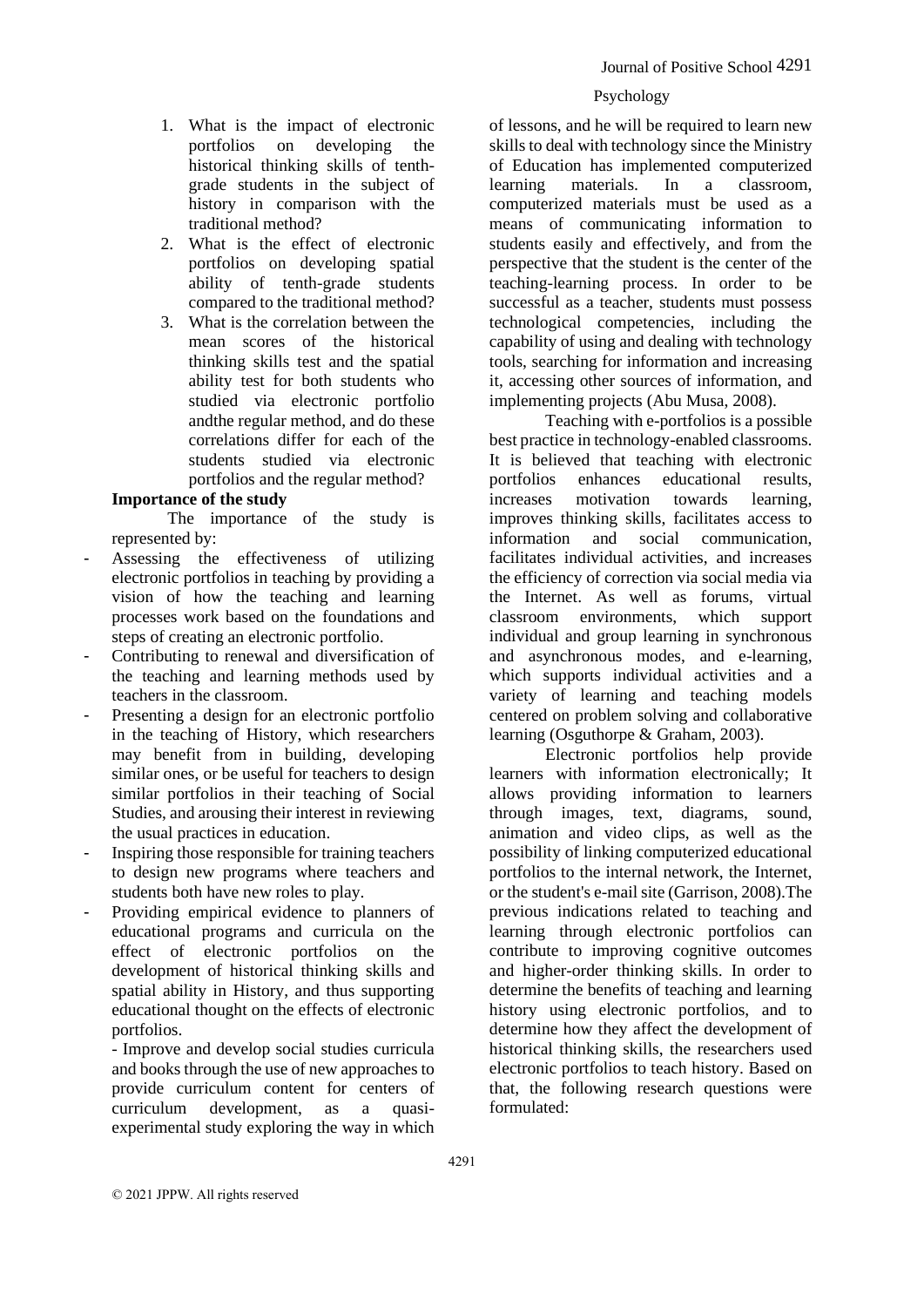history curricula are enriched and taught with electronic portfolios, leading to an integrated view of science as both material and method of research and thinking.

-This study opens up the possibility of conducting future research in this area at different educational stages (low basic stage, secondary stage, university stage), in addition to other scientific topics (National Education, Geography); to generalize the appropriateness of using these electronic portfolios in Social Studies across all scientific topics, across all branches of science, and across all educational levels.

## **Literature Review**

Stoddard & Marcus (2010) assessed how historical films and pictures can help students develop the historical thinking skills of third, sixth and ninth grade students. Interviews and observations were used to understand what those students meant by movies, pictures and historical events. The study concluded that students' ability to determine thedate of the movies and historical pictures and determine their importance improves with age without differences in gender orperiod.Al-Rubani and Al-Ajmi (2016) conducted a study aimed at realizing the effect of using *active learning* in developing the skills of historical thinking among ninth grade students. To achieve the goal of the research, a scientific material was prepared according to active *learning*;the researchers also prepared a test measuring historical thinking skills. The research was applied on a sample of (48) female students, the sample was divided into two equal groups for each of the experimental and control groups, (24) students for each group. The research found that *active learning* was more effective in developing historical thinking skills compared to the usual method.

Abdullah, Abdullah, and Suleiman (2017) revealed the effect of using the narrative approach in teaching History to develop historical thinking skills of second year preparatory students. The researchers used the quasi-experimental approach by dividing the sample into two groups: an experimental group that studied the material using the narrative approach, and a control group that studied the material in the usual way.A post-historical thinking skills test was applied onboth groups.

The study concluded that there are statistically significant differences between the mean scores of the students of the experimental and control groups in the post application, in favor of the experimental group.Ahmed(2018) conducted a study aimed to search for the effect of using the inverted classroom in social tudies to develop historical thinking skills among middle school students. The results of the research confirmed the existence of statistically significant differences between the mean scores of the experimental group and the control group in the post application to the historical thinking skills test in favor of the experimental group.

Fayed and Abdul-Ati (2020) studied the effect of employing the negotiating approach on developing the historical thinking skills of Third Preparatory school students, using a descriptive analytical approach and an experimental approach. Researchers randomly selected (50) students from the third preparatory grade of Al-Saraya Basic School from Sidi Ghazi Educational Administration in Kafr El-Sheikh Governorate. The following tools were used: (a list of some historical thinking skills, a test of historical thinking skills, and a teacher's guide for teaching the chosen unit using the negotiated approach).Researchers found that there was a significant correlation between the use of the negotiation approach to train students of the experimental group on some historical thinking skills in the post-measurement.

Amin and Al-Ahdal (2021) also conducted a study aimed to reveal the effectiveness of using the constructivist learning strategy in teaching Social Studies and citizenship on developing historical thinking skills for Second Intermediatefemale students. The researchers adopted the quasi-experimental approach; the sample consisted of (50) female students from the Thirteenth Intermediate School in Makkah, and they were randomly distributed into two equal groups: control group, and experimental group. The experimental group was taught using the constructivist learning strategy, while the control was taught via the usual way. In order to achieve the objective of the research, the researchers prepared a teacher's guide for teaching the unit of the (Umayyad State) using the constructivist learning strategy, as well as a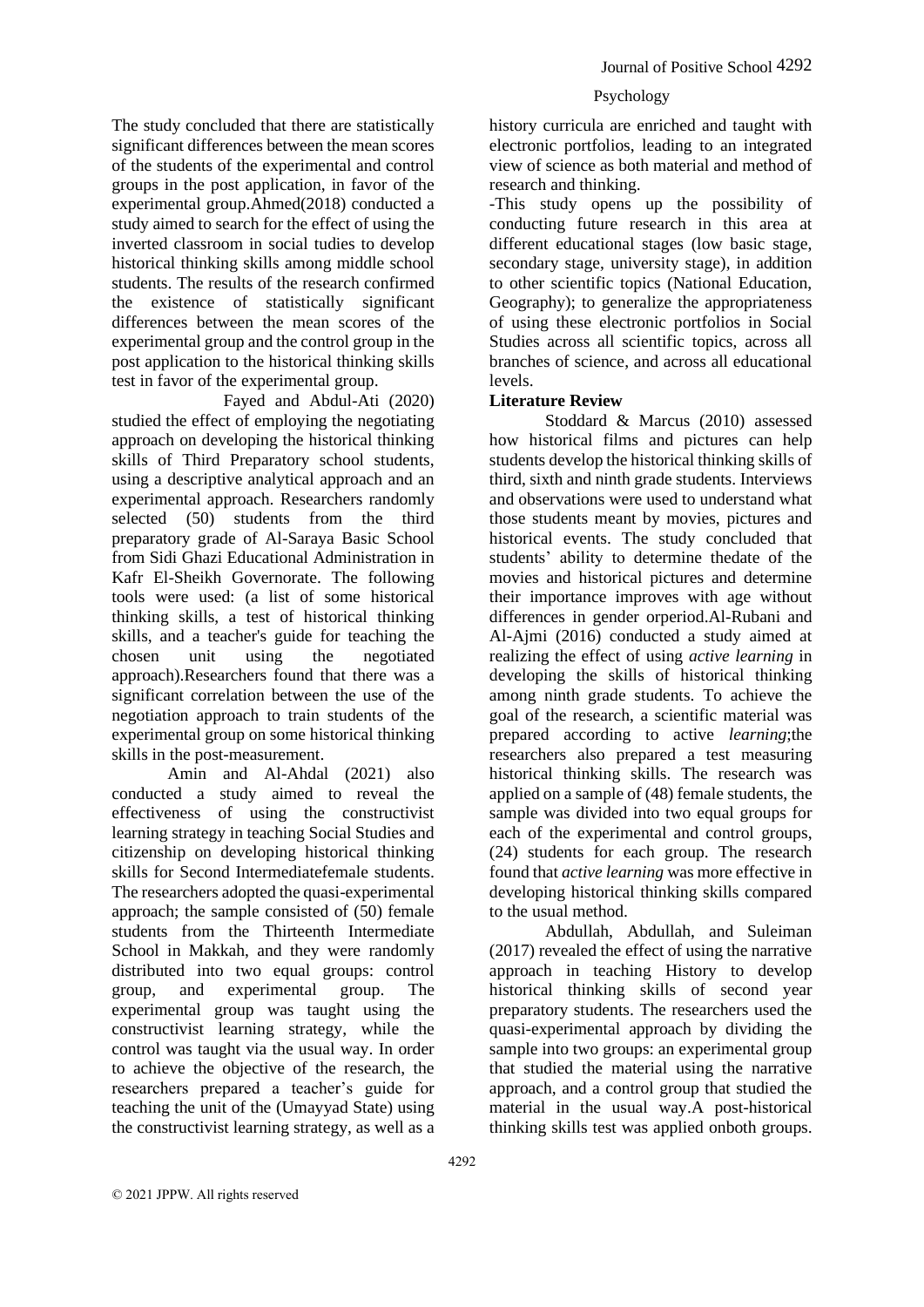ability and deductive thinking among students of architectural industrial schools. The researcher used the descriptive approach, the systems analysis approach, as well as the quasiexperimental approach. The research sample consisted of a group of students chosen from the Second Industrial Grade "the three-year system" specializing in Water Networks and Sanitary Works from Mahasna Industrial School in Sohag Governorate. The research tools consisted of an integrated e-learning based program for teaching educational content, and a teacher's guide, as well as an achievement test in the planning and production management course for second-year students specializing in Water Networks and Sanitary Works, a test of spatial ability, and a test of deductive reasoning.The tools were applied on the research sample before and after the application of the program. The study concluded that the integration strategy based on using the integrated electronic program in the teaching of Planning and Production Management had a significant impact on raising the level of students' ability to think inductively and to develop thinking and spatial abilities.

AbdulKarim (2016) also conducted a study aimed to know the effect of using electronic mind maps in learning physics and its impact on developing spatial ability and scientific inclination among first-year secondary students. The results showed the existence of a statistically significant difference between the scores of the experimental group students who studied some physics topics selected for the research experiment using electronic mental maps, and the scores of the control group students who studied the same subjects in the usual way in the post application of the spatial ability test, and the scientific inclination scale, which were prepared for these two purposes in favor of the students of the experimental group. The results also showed a significant effect of electronic mind maps in developing spatial ability and scientific inclination in favor of the students of the experimental group; these results indicate that learning using electronic mind maps has a significant impact on developing spatial ability and scientific inclination among students of the research sample.

# Psychology

list of historical thinking skills appropriate for the age of the students, and an achievement test in the unit of Umayyad State. The results showed that there were statistically significant differences at the level (0.05) between the mean scores of the students of the control and experimental groups in the post-measurement of the historical thinking skills test in favor of the experimental group.

In the context of developing spatial ability,Liu (2007) conducted a study to discover the relationship between creativity and spatial ability among third-grade students in Taiwan. The study population consisted of 11653 students takenfrom (99) schools, of which16 schools were randomly selected to be the study sample. The researcher used the Toarns Scale (a) and a test of self-image. Findings showed a positive relationship between creativity and spatial ability, and there were statistically significant differences attributed to gender in favor of females in the originality test and the self-image test, the results also showed that there were no statistically significant differences between males and females concerning fluency and flexibility.

Al-Rassam (2008) conducted a study aimed at revealing the differences in abstract thinking and spatial visualization between outstanding and low-achieving students in the intermediate school stage in the State of Kuwait. The study sample consisted of (200) eighth grade male and female students from Kuwait who were randomly chosen, the researcher developed a test of abstract thinking and another one for spatial visualization. The results showed that there are significant statistical differences in the test of abstract thinking attributed to the variables of gender and achievement(Aljawarneh & Atan, 2018). On the other hand, the differences in performance on the spatial visualization test were significant for the gender variable,but not significant for the achievement variable<sup>The</sup> results also showed that there was no significant effect in the interaction between achievement and gender.

The study ofAl-Qadi, Obaid, Ma'bad and Al-Khouli(2016) aimed to reveal the effectiveness of anintegrated e-learning based program in teaching the course of Planning and Production Management in developing spatial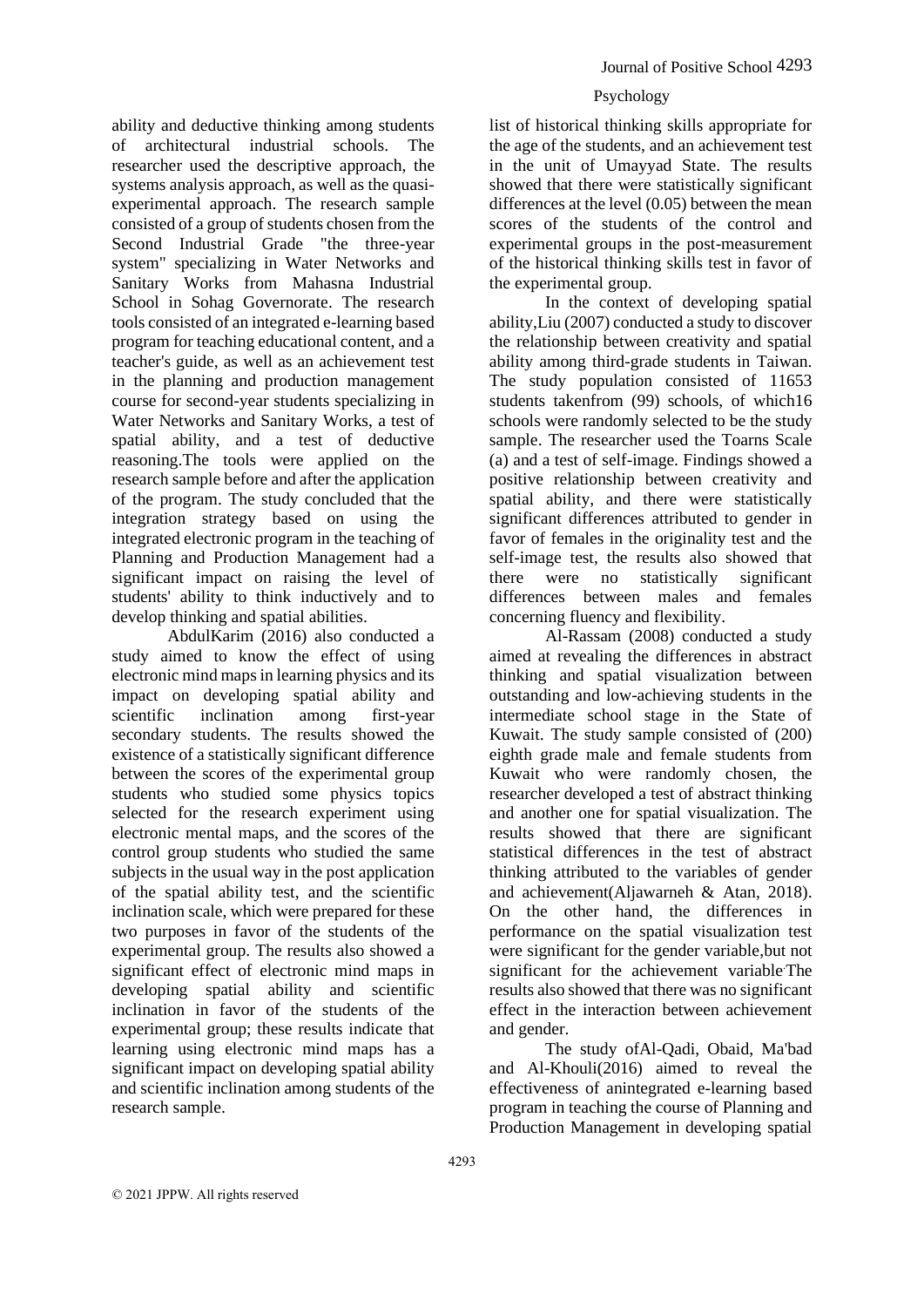the post application. The results showed that there was a statistically significant difference between the mean scores of the two research groups in the pre and post applications of the achievement test for the cognitive aspects of spatial ability and for the achievement test for the performance aspect of spatial ability in favor of the post application(Aljawarneh et al., 2020).

Concerning electronic portfolios, Swan (2004) confirmed the effectiveness of using technology and multimedia in developing historical thinking among high school students in three American states. Contribute to the development of historical survey, and its results indicated the importance of having sites for historical libraries on the Internet, and that libraries contain archives of historical documents. The researcher focused on the teachers' identification of teaching approaches that engage students in historical study while utilizing primary sources in order to contribute to the development of historical investigation. They also found that historical libraries operate on the internet and have access to historical documents held in libraries.

Al-Ajlouni and Abu Zina (2006) conducted a study aimed at knowing the effect of computerized teaching portfolios and the regular methods on the achievement of secondary school students in Physics and their attitudes towards computerized educational portfolios. The study sample consisted of (78) male and female students distributed in three public schools. The sample was divided into four groups; two experimental and two control groups.The two experimental groups studied the unit "optical properties of the material" using the computerized educational portfolio, while the two control groups studied the same unit via the usual way. The results of the study showed that there were statistically significant differences between the mean scores of the groups attributed to the method of teaching in favor of the computerized educational portfolios method, and there were also statistically significant differences between the mean scores of the groups due to the variable of gender in favor of females. On the other hand, there were no statistically significant differences attributed to the interaction between the method and gender. Concerning the

#### Psychology

Al-Obaidat (2017) aimed to develop a unit of study in Geography for the seventh grade according to the spatial thinking approach, and to measure its impact on developing students' spatial ability and their attitudes towards. The sample consisted of (86) male and female students from Mlaih Basic School for Girls and Al-Istiqlal Basic School for Boys, from Thiban Directorate of Education. The study results showed that there are differences in the level of spatial ability and attitudes among students, due to the nature of the developed study unit, but there are no differences in the level of spatial ability and attitudes towards Geography among students of the experimental and control groups due to the variable of gender. The results also showed that there are differences in the level of spatial ability among the students the experimental group due to thevariable of gender, in favor of females, but the results did not show any differences in the level of students' attitudes towards Geography, due to the variable of gender.

Using infographics to teach social studies, El-Sherbiny (2020) aimed to develop rapid learning skills and spatial abilities among students of fifth grade. One of the most important results of the study was its ability to develop rapid learning skills and spatial ability for fifth graders. In addition, the use of infographics provided an appropriate learning environment, which had a significant impact on students' understanding of images and shapes.Abdul-Baqi, Abu Zaid, and Abdul-Jalil (2021) conducted a study designed to develop the spatial abilities of outstanding students in the preparatory stage. A guide for the teacher, and an achievement test designed to measure the cognitive aspect of spatial ability of outstanding students in the preparatory stage, and a note card designed to measure the performance aspect of spatial ability of outstanding students in the preparatory stage were prepared, and pre-application of the tools on the research group, teaching the research group art education using mental visualization strategy, and the post application of the tools, analysis of the results and doing necessary statistical treatments. The cognitive aspects of spatial ability and the achievement test of the performance aspect of spatial ability in favor of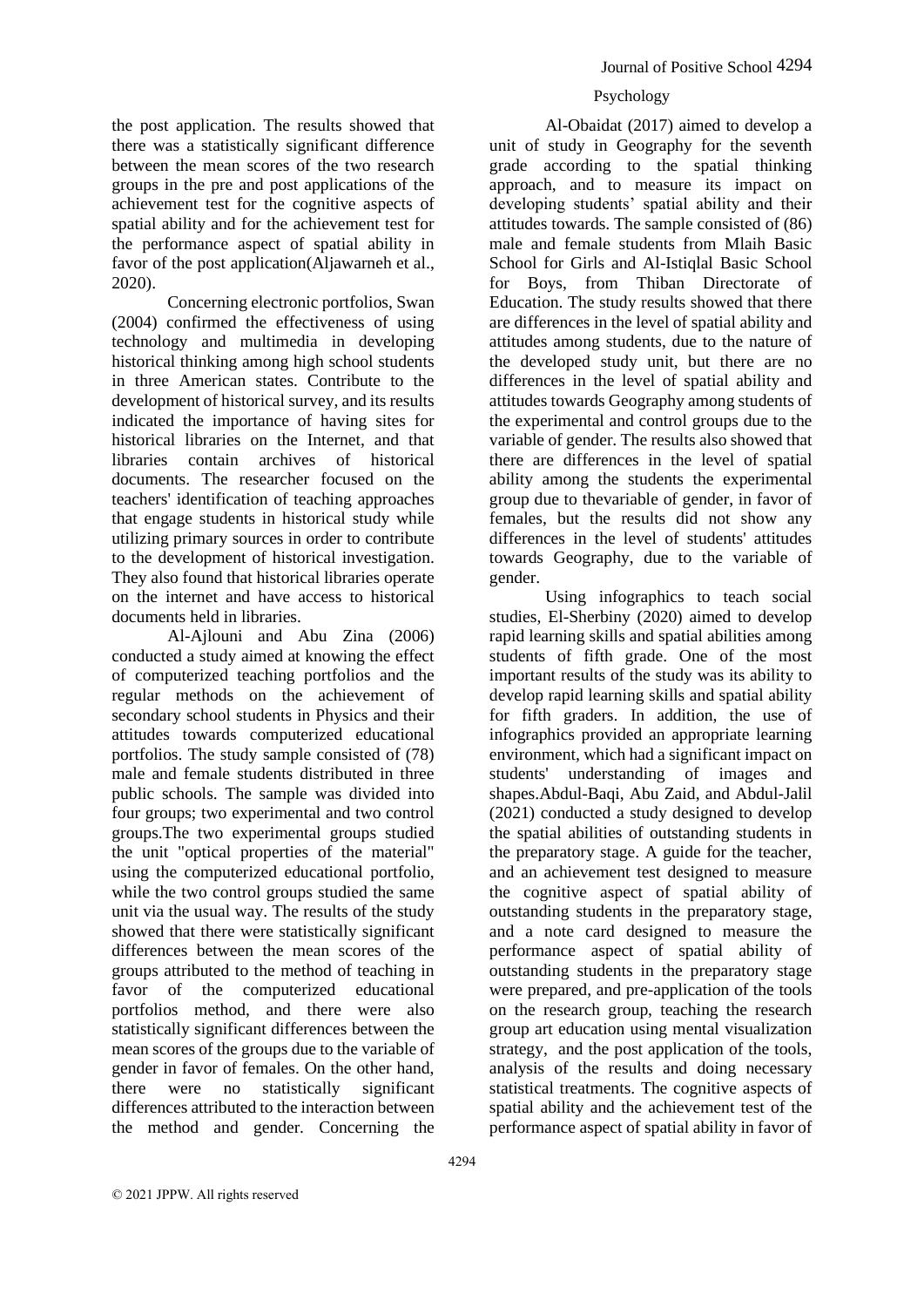The results of the research showed that there were statistically significant differences between the average scores of the students of the research group in both the pre- and postmeasurement tests in the historical thinking skills test and in the social communication skills scale in favor of the post-measurement.

Al-Sayyad, Abdul-Fattah, and Al-Baz (2018) conducted a study that aimed to measure the effect of using the electronic portfolio in developing information generation skills in Science. The research group consisted of (50) students from the fifth grade students in Port Said Governorate, the groupwas divided randomly into two equal groups;the experimental group which studied using the electronic portfolio and the control group which studied the same material via the usual method. To reach the objectives of the research, the researcher prepared a set of educational materials and tools represented in a list of information generation skills, an information generation skills test, and an e-portfolio. Research results indicated that there were statistically significant differences in the skills of generating information in Science for the students of the experimental group compared to the students of control group.

Olaimat (2019) investigated the effect of electronic portfolios on learning motivation and achievement among eighth grade students in Jordan.The sample consisted of 80 eighth grade students chosen intentionally. For the purposes of collecting data, two tools were prepared: a science achievement test which contained 30 items, and a learning motivation scale, containing 36 items. Both tools were valid and reliable, and the study followed a quasi-experimental design. According to the study findings, there was a statistically significant difference at (0.05) between the students' mean sores in the achievement test ofScience; and there was also a statistically significant difference at (0.05) between the scores of students' performance in the learning motivation scale. All the differences are attributed to the study variable (teaching method), in favor of the experimental group that studied using electronic portfolios. Also, all the correlation coefficients between the performance scores on the learning motivation scale, and the scores in the achievement test in

#### Psychology

attitudes, both males and females showed attitudes towards computerized educational portfolios, and that there were no statistically significant differences in the attitudes of the experimental group students towards computerized educational portfolios due to gender.

Risinger (2008) tried to develop the skills of historical thinking and analysis of history teachers through the use of the Internet. The results of the study found that the use of some educational resources, ideas and topics made available by internet websites related to the skills of historical thinking and analysis helped to develop the skills of historical thinking and analysis of History teachers.Muhammad (2012) investigated the effect of digital documentary teaching portfolios on developing teaching competencies of students of the English Language Division at the College of Education. The study group consisted of the third-year students of the English Language Division at the Faculty of Education in Suez, Egypt (N=48); the sample was randomly divided into two equal groups, namely, control group and experimental group  $(N=24)$  for each group. The teaching competency test was conducted pre and post teaching, and the results showed that there were statistically significant differences between the mean scores of the experimental and control groups on the post teaching competency test in favor of the experimental group. And there were statistically significant differences in the mean differences between the pre and post teaching competency test for the experimental group in favor of the post teaching competency test.

Dargham (2015) aimed to reveal the effectiveness of a proposed digital technologybased program in social studies to develop the skills historical thinking and social communication for students of 3rd preparatory class. The research group consisted of a group of 3rd preparatory students in Cairo Governorate. The researcher used both of descriptive and experimental methods. The researcher prepared the toolsof the study which were represented in a list of historical thinking skills, historical thinking skills test, and scale of social communication skills. The tools were applied twice before and after the application.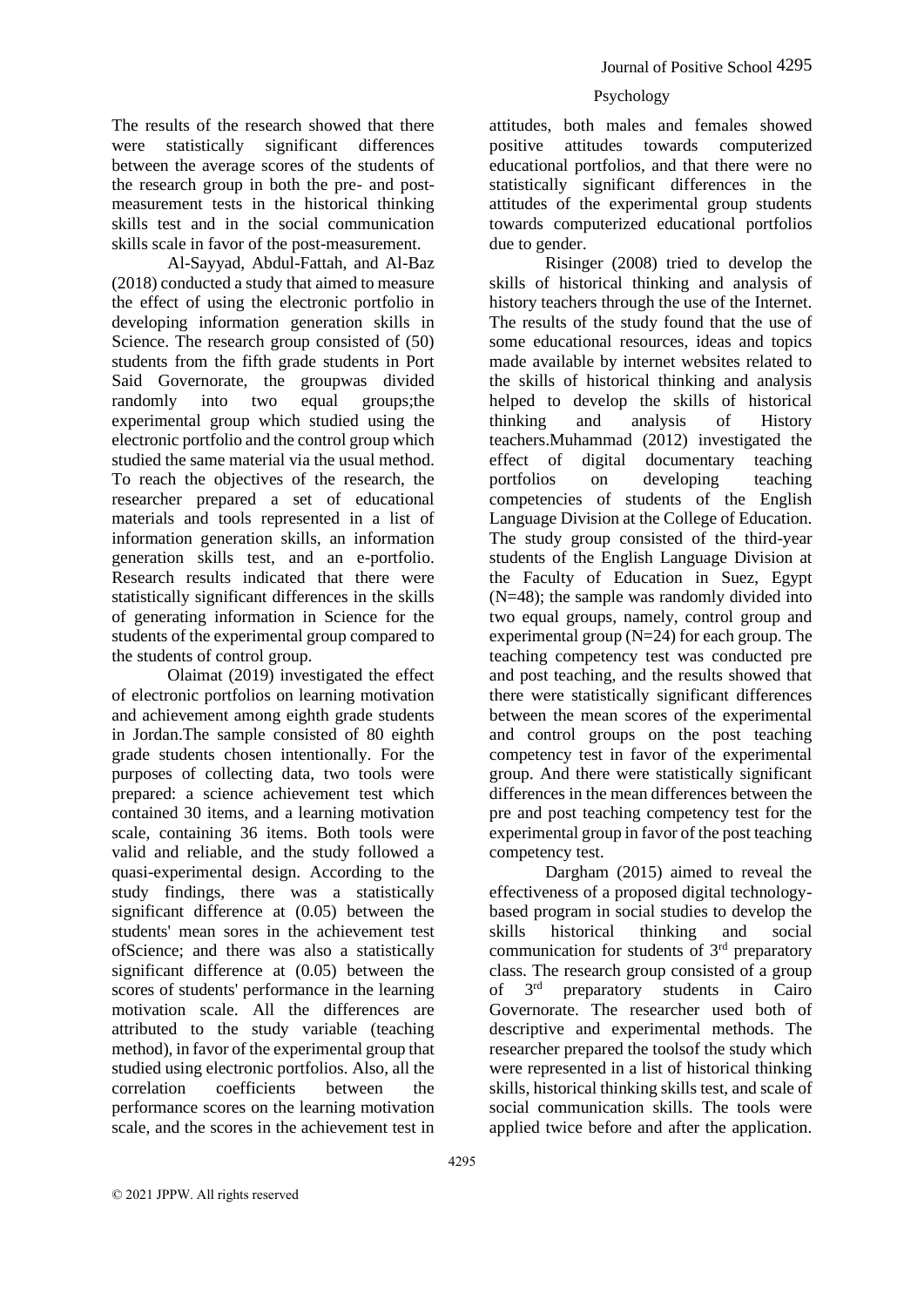# Ottoman Empire) from the history book, the first edition (2016/2017) for tenth-grade students in the electronic portfolio as follows: Reviewing the educational literature and previous studies on preparing electronic portfolios; listing the objectives of the second unit (the Ottoman Empire) found in the History Book for the Tenth Grade, then listing the scientific concepts.

The unit was distributed into lessons, so that each lesson included: learning products related to scientific concepts, solving important problems and terms, diagnostic test, and illustrative examples of solving problems included in the lesson content, as well as defining explanatory examples of concepts included within the lesson content, discussions, exercises, activities, and electronic media which included simulation, movement, tutorial video, exercises, and self-assessment checklist.

The researchers designed the electronic portfolio; it included enrichment and remedial activities, worksheets as homework to master learning, and links to websites related to the unit's topics. The student can access the electronic portfolio at any time, whether inside or outside the school as the researcher uploaded it to Prezi App on the Internet and gave each student their login name and password; to be able to access the portfolio at any time he wants. **Validity of the electronic portfolio**

The validity of the portfolio was verified by presenting it to (10) content judges, chosen from faculty members in Jordanian universities, educational supervisors, teachers, specialists in the field of teaching social studies, and specialists in designing electronic programs, in order to verify its consistency with the features of electronic portfolios, in which the lessons were designed in their light regarding validity, clarity of wording, and relevance to tenth grade students. Content judges' notes have been taken into consideration and modifications have been made according to their observations.

## **The historical thinking skills test**

The researchers prepared the test to measure four skills of historical thinking; chronology, historical comprehension/understanding, historical analysis and interpretation, capabilities of historical research and investigation, where

### Psychology

Science were statistically significant at (0.05) in favor of the experimental group.

By extrapolating previous studies, the researchers noted that there are studies that focused on revealing the level of historical thinking skills, and others that went to search for how to develop it, but most of them dealt with the university level. The researchers also noted that spatial ability took a kind of interest, but in topics other than history, and they examined the relationship between spatial ability and the various types of thinking, and as for the interest in electronic portfolios in the field of social studies, the interest in spatial ability was absent.Therefore, this study is distinguished from its predecessors in that it is the first one at the local level in terms of: the use of electronic portfolios in history, and the disclosure of its impact on the development of historical thinking and spatial ability together, and it also reveals the existence of a relationship between historical thinking and spatial ability.

# **Methodology**

# **The sample**

The number of the tenth-grade students enrolled in the schools of the Zarqa second Directorate of Education in the first semester of the academic years (2016/2017) was (1829) students, and they are distributed over (25) schools in (52) sections. To facilitate the procedures for applying the study, and the availability of technological means that help in the implementation of the study, two of the four sections of Al-Hashmiya Secondary School for Boys were intentionally selected; The number of students in the two sections was (59) students, and these two sections were randomly distributed to an experimental group  $(n = 29)$ , which was taught the second unit of the History Book for the tenth-grade via the electronic portfolio, and the other section formed the control group ( $n = 30$ ), whose students were taught the aforementioned educational material in the usual method.

#### **Instrumentation**

To collect the necessary data for the study, the researchers used three tools. The next section describes these tools, their construction, validity, and reliability.

### **The electronic portfolio**

An educational material has been prepared by including the second unit (the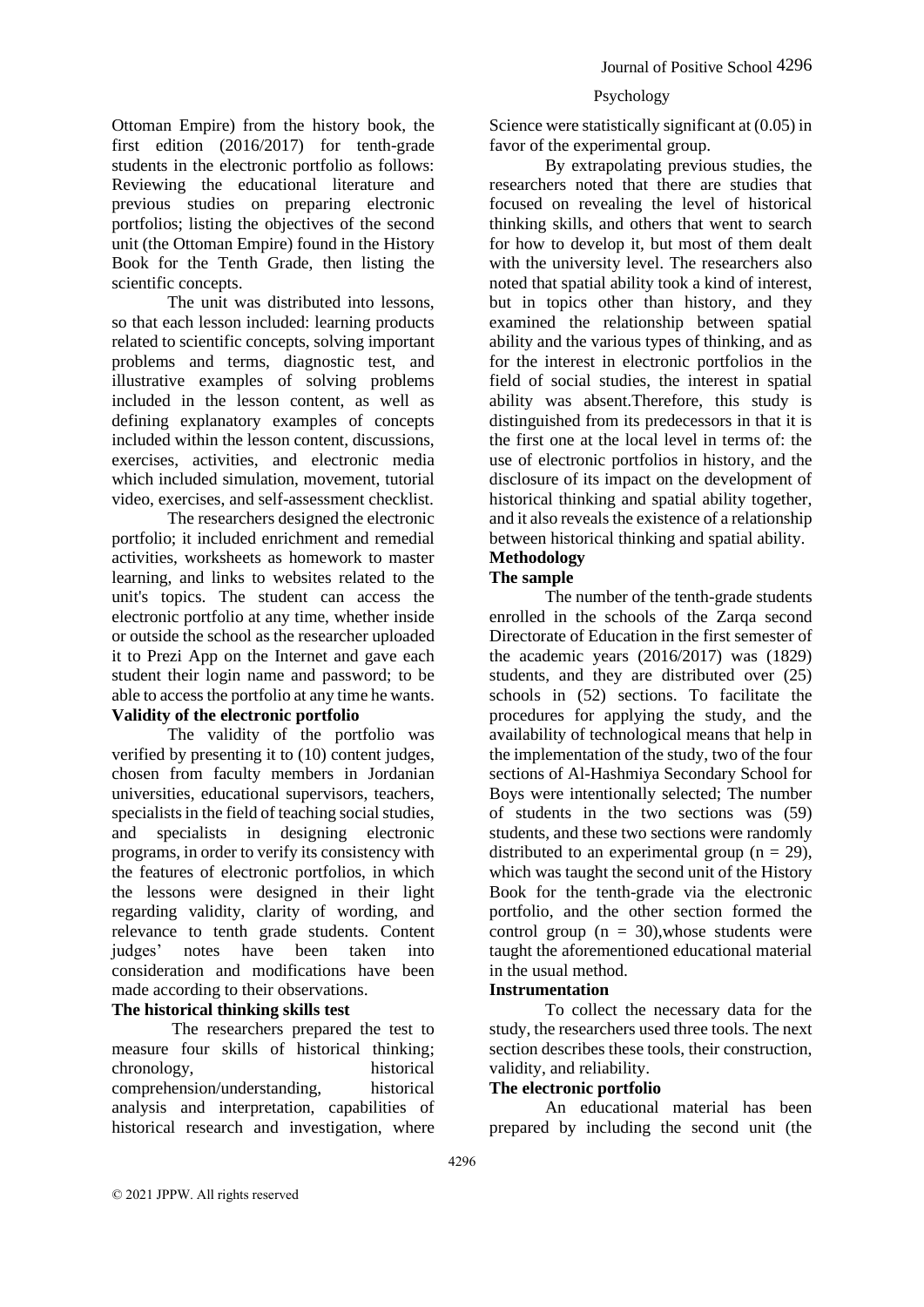which it belongs; (6) paragraphs were modified in light of the arbitrators' observations.

## **Validity of the construction of the historical thinking skills test**

The test was applied on an exploratory sample from outside the study sample consisting of (30) students, chosen randomly from Ibn Al-Anbari Basic School for Boys in Al-Hashemiah Town. Items were correlated for both the skill and the test; items with correlation coefficients less than 0.40 with the skill score to which they belong were deleted, and items with correlation coefficients less than 0.40 with the overall test score were discarded. The correlation coefficients of the items of the historical thinking skills test with the skill score and their correlations with the overall test score are shown in Table 1.

(38) multiple choice paragraphs were initially developed, the researcher benefited from the educational literature and previous studies, reference was made to the studies of: (Liu, 2007; Yeager & Wilson, 1997).

## **Content validity to test historical thinking skills**

The validity of the content of the historical thinking skills test was verified by presenting it to a group of content judges chosen from faculty members in Jordanian universities, educational supervisors, teachers, specialists in the field of teaching social studies, and specialists in measurement and evaluation and educational psychology in order to verify its validity in terms of clarity of wording , its relevance to the tenth grade students, and the extent to which the paragraph suits the field to

| and their correlation with the overall test score |                                 |                                 |  |  |  |  |
|---------------------------------------------------|---------------------------------|---------------------------------|--|--|--|--|
| Skill                                             | Correlation coefficients of the | Correlation coefficients of the |  |  |  |  |
|                                                   | paragraphs with the domain      | paragraphs with the overall     |  |  |  |  |
|                                                   | score                           | test score                      |  |  |  |  |
| Chronology                                        | 0.31-0.78                       | $0.56 - 0.72$                   |  |  |  |  |
|                                                   |                                 |                                 |  |  |  |  |
| Historical comprehension                          | $0.26 - 0.69$                   | 0.43-0.87                       |  |  |  |  |
|                                                   |                                 |                                 |  |  |  |  |
| Historical<br>analysis<br>and                     | $0.17 - 0.74$                   | $0.33 - 0.82$                   |  |  |  |  |
| interpretation                                    |                                 |                                 |  |  |  |  |
| Historical<br>and<br>research                     | $0.48 - 0.71$                   | $0.67 - 0.85$                   |  |  |  |  |
| investigation capabilities                        |                                 |                                 |  |  |  |  |
|                                                   |                                 |                                 |  |  |  |  |

**Table (1)**: Correlation coefficients of the items of the historical thinking skills test with the skill score and their correlation with the overall test score

Table (1) indicates that the correlation coefficients of the items with the skill score ranged between (0.33-0.87), and the correlation coefficients of the items with the overall test score ranged between (0.17-0.78), and it was found that there is a paragraph that has a coefficient of correlation with the skill score to which it belongs (0.33), and another paragraph whose correlation coefficient with the overall scale score (0.17), so these two paragraphs were crossed out; Because they do not achieve what is required of them (Oudah, 2010). In its final form, the test consisted of (36) paragraphs.

# **Concurrent validity of historical reasoning skills test**

For the purposes of confirming the concurrent validity of the historical thinking skills test (historical research and investigation capabilities, chronology, historical comprehension/understanding, historical analysis and interpretation), the correlation coefficients among historical thinking skills were calculated, table (2) shows the results.

| THUR (THE HIGH COLLORIUM) COOLITORIUS SOUMOOII HISROITORI HIIHKIILE SKIILS |                         |               |               |                     |  |  |  |  |
|----------------------------------------------------------------------------|-------------------------|---------------|---------------|---------------------|--|--|--|--|
| skill                                                                      | Capabilities            | of Chronology | Historical    | historical analysis |  |  |  |  |
|                                                                            | research and historical |               | comprehension | and interpretation  |  |  |  |  |
|                                                                            | investigation           |               |               |                     |  |  |  |  |
| Chronology                                                                 | 0.50                    |               |               |                     |  |  |  |  |
|                                                                            |                         |               |               |                     |  |  |  |  |

**Table (2):** Inter-correlation coefficients between historical thinking skills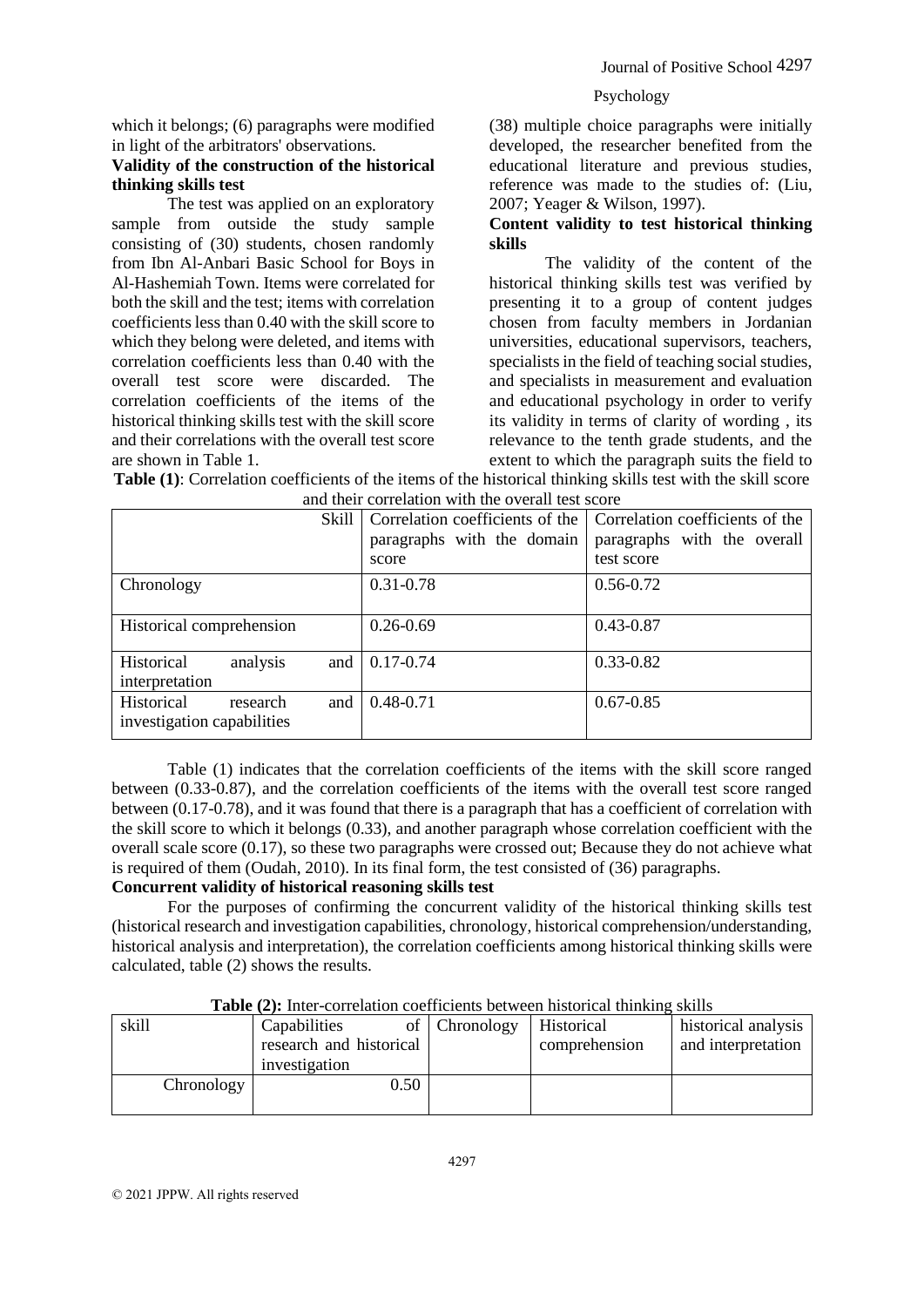| Psychology |  |
|------------|--|
|------------|--|

| Historical<br>comprehension                     | 0.47 | 0.51 |      |               |
|-------------------------------------------------|------|------|------|---------------|
| Historical<br>analysis<br>and<br>interpretation | 0.49 | 0.40 | 0.83 |               |
| Total skills test                               | 0.76 | 0.57 | 0.83 | $0.8^{\circ}$ |

The test was administered twice to a sample of 30 students (not included in the sample of the study) randomly selected from Ibn Al-Anbari Basic School for Boys in Al-Hashmiyah, with an interval of three weeks between the two applications, repetition reliability coefficient "Pearson correlation coefficient" was calculated, and the reliability coefficient was (0.82); the internal consistency of the test and its skills was also calculated using the Cornbach alpha equation on the first administration of the test, the internal reliability coefficient was (0.91).Table (3) shows these results.

Table (2) shows that the values of the inter-correlation coefficients of skills with the total test ranged between (0.57- 0.81), and the values of the inter-correlation coefficients between the skills of the total test ranged between (0.40 - 0.83), which are considered good indicators of the quality of the scale construction (Hinkle, Wiersma & Jurs, 1988).

### **The Reliability of the historical thinking skills test**

| <b>Table 3:</b> Reliability coefficients for both test of the historical thinking skills and the reliability |
|--------------------------------------------------------------------------------------------------------------|
| coefficients of the internal consistency for each skill and for the test as a whole.                         |

|                                                    | COCHTCHING OF the HItchhai Consistency Tor Cach skill and Tor the test as a whole. |                           |                      |  |  |  |  |  |  |
|----------------------------------------------------|------------------------------------------------------------------------------------|---------------------------|----------------------|--|--|--|--|--|--|
| Historical thinking skills test                    | Reliability<br>of                                                                  | Reliability of repetition | Number of paragraphs |  |  |  |  |  |  |
|                                                    | internal                                                                           |                           |                      |  |  |  |  |  |  |
|                                                    | consistency                                                                        |                           |                      |  |  |  |  |  |  |
| Chronology                                         | 0.76                                                                               | 0.81                      |                      |  |  |  |  |  |  |
| Historical comprehension                           | 0.75                                                                               | 0.82                      |                      |  |  |  |  |  |  |
| Historical analysis and interpretation             | 0.76                                                                               | 0.80                      |                      |  |  |  |  |  |  |
| Historical research and investigation capabilities | 0.92                                                                               | 0.79                      |                      |  |  |  |  |  |  |
| Total correlation of the test                      | 0.91                                                                               | 0.82                      | 36                   |  |  |  |  |  |  |

Table (3) shows that the reliability coefficient is (0.82) and the internal consistency coefficient (0.91); these values are a good indicators of the test quality, and its capability to measure what it was designed to measure (Oudah, 2010).

facilitate handling of the test, the arbitrators' comments, which included reformatting the test, were taken into consideration. (80%) of the arbitrators' unanimous consent was adopted, and their comments, which included reformatting the test, were taken into account, no paragraphs were deleted or added to the scale. Arbitrators asserted that the test was appropriate for revealing spatial skills, and this was considered an indicator of using it in this study.

## **2. Validity of construction**

A sample of 30 students from outside the study sample was used to find the validity of construct of the test. The items were analyzed, and the discrimination coefficient for

#### **Spatial ability test: Paper folding test-vz-2 brace**

 The test consists of (20) questions, each question consists of a paper that is folded differently from the next question, and the test consists of two parts, each part consists of (10) questions, that is answered within (3) minutes.

# **Validity of paper folding test**

The validity of the test was verified by: **1. Validity of Content** 

In order to verify the validity of the content, the test was presented to 10 experienced arbitrators from university faculties, who evaluated the paragraphs based on translation accuracy, clarity, and ease of understanding, and to make any observations and modifications they deem appropriate. To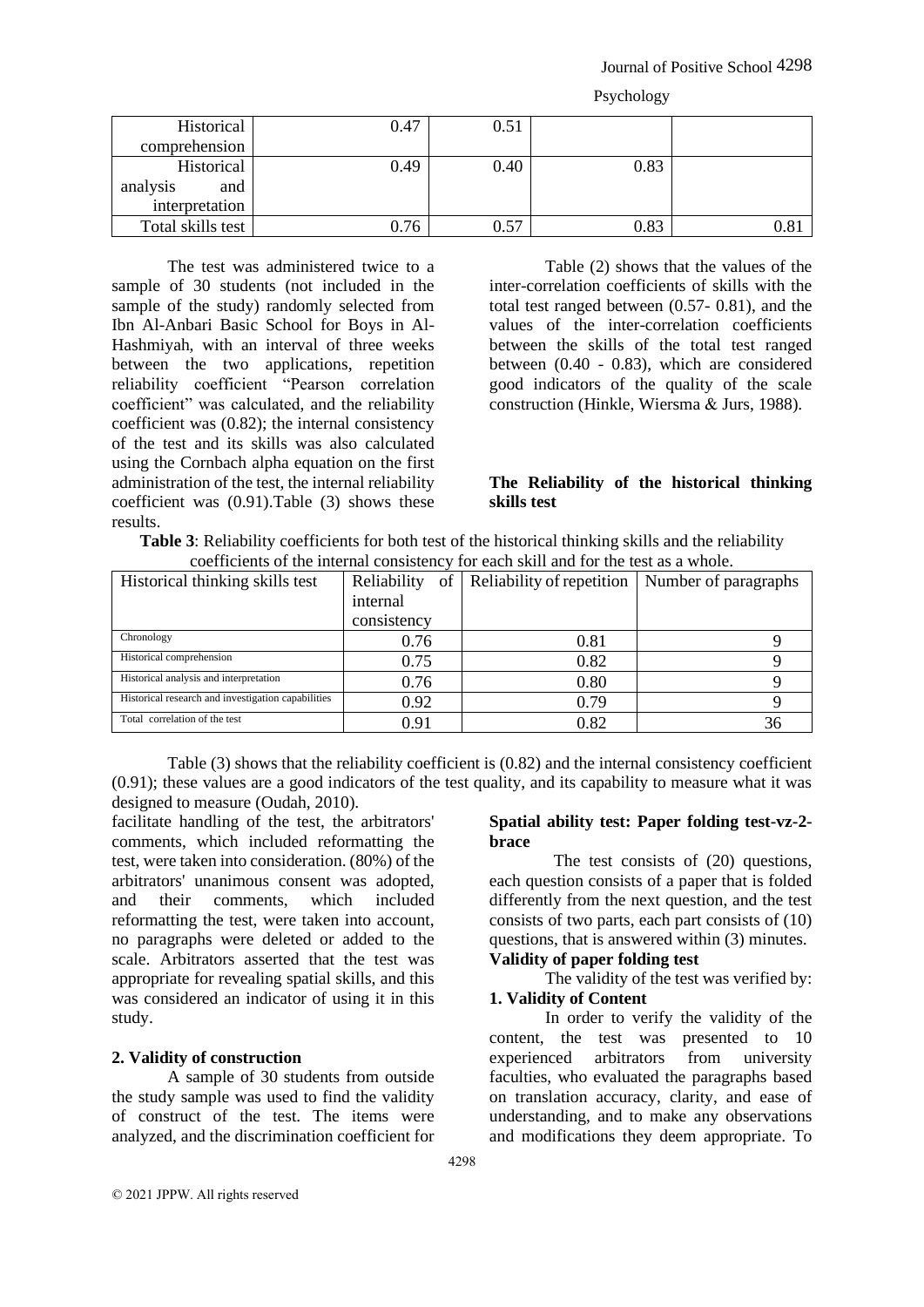coefficients between the items and their total score ranged between 0.36 and 0.72 for the paper folding test. Table (4) illustrates this.

each one was calculated. As the coefficient of discrimination represents an indication of validity for each item, the correlation **Table 4**: Correlation coefficients between paragraphs and the total score of the paper folding test

| paragraph | paper<br>folding<br>test | paragraph | paper<br>folding<br>test | paragraph | paper<br>folding<br>test | <b>Tuble</b> 1. Correlation coefficients between paragraphs and the total score of the paper foraing test<br>paragraph | paper<br>folding<br>test |
|-----------|--------------------------|-----------|--------------------------|-----------|--------------------------|------------------------------------------------------------------------------------------------------------------------|--------------------------|
|           | $.44(*)$                 | 6         | $.47$ <sup>**</sup> )    |           | $.60$ <sup>(**)</sup> )  | 16                                                                                                                     | $.60$ <sup>(**)</sup> )  |
|           | $.36(*)$                 | −         | $.67$ <sup>(**)</sup> )  | 12        | $.49$ <sup>**</sup> )    | 17                                                                                                                     | $.72$ <sup>**</sup> )    |
|           | $.43(*)$                 | 8         | $.65$ <sup>(**)</sup> )  | 13        | $.53$ <sup>(**)</sup> )  | 18                                                                                                                     | $.43(*)$                 |
|           | $.50$ <sup>(**)</sup> )  | Q         | $.45(*)$                 | 14        | $.46(*)$                 | 19                                                                                                                     | $.41(*)$                 |
|           | $.71$ (**)               | 10        | $.65$ <sup>(**)</sup> )  | 15        | $.48$ <sup>(**)</sup> )  | 20                                                                                                                     | $.59$ <sup>(**)</sup> )  |

specialized in Curriculum and Teaching in Jordanian universities, educational supervisors, teachers, and specialists in educational technology design to complete the preparation of the educational material in the electronic portfolio.

-Preparing the test of historical thinking skills, and verifying its validity and reliability.

- Preparing the spatial ability test, and verifying its validity and reliability.

- Selecting the study sample from the tenthgrade students intentionally; so as to facilitate the study procedures, as well as obtain a similar sample in terms of cultural and economical level, social and environmental conditions.

- Preparing the notes to prepare the lessons for students of the control group in light of the usual method.

- Starting the application of the study at the beginning of the first semester of the academic year 2016/2017.

- Applying the pre-test (historical thinking skills test and spatial ability test) before carrying out the experiment to ensure the equivalence of groups.

- Teaching the experimental group began through using the electronic portfolio, and the control group according the usual method, in mid-November 2016/2017.

- Applying the (the historical thinking skills and spatial ability) post-tests on the experimental and control groups after the experiment, after correcting the tests the researcher kept the results.

# **Results and Discussion**

## **Results related to the first question**

To answer this question; the means and standard deviations of the scores of the pre and **Concurrent Validity**: The correlative validity was verified by calculating the Pearson correlation coefficient between the paper folding test and the cut test. The results showed the existence of a positive, statistically significant correlation, as the correlation coefficient is (0.54), which indicates that the test is correlatively valid.

**Reliability of the Paper Fold Test**: To check the reliability of the test, the reliability coefficients were extracted in two ways:

#### **1- Test-Retest Method**

The test was applied twice on an exploratory sample from outside the study sample (N=30) from Ibn Al-Anbari Basic School for Boys within a three-week interval between the two applications. Pearson correlation coefficient of the test was (0.84).

#### **2- Internal consistency equation (Cronbach Alpha)**

In order to ensure the test's reliability, the internal consistency was calculated using Cronbach alpha equation, Cronbach alpha was (0.86).

## **Procedures**

The study was applied by preparing its tools and collecting necessary data and performing statistical processing according to the following procedures:

- Preparing the educational material (the second unit of the History Book for the Tenth Grade) (the Ottoman Empire) in light of the features of electronic portfolios. To prepare the electronic portfolio the researchers referred to previous studies dealt with electronic portfolios, the portfolio contained the scientific concepts included in the unit (the Ottoman Empire). The researchers also consulted faculty members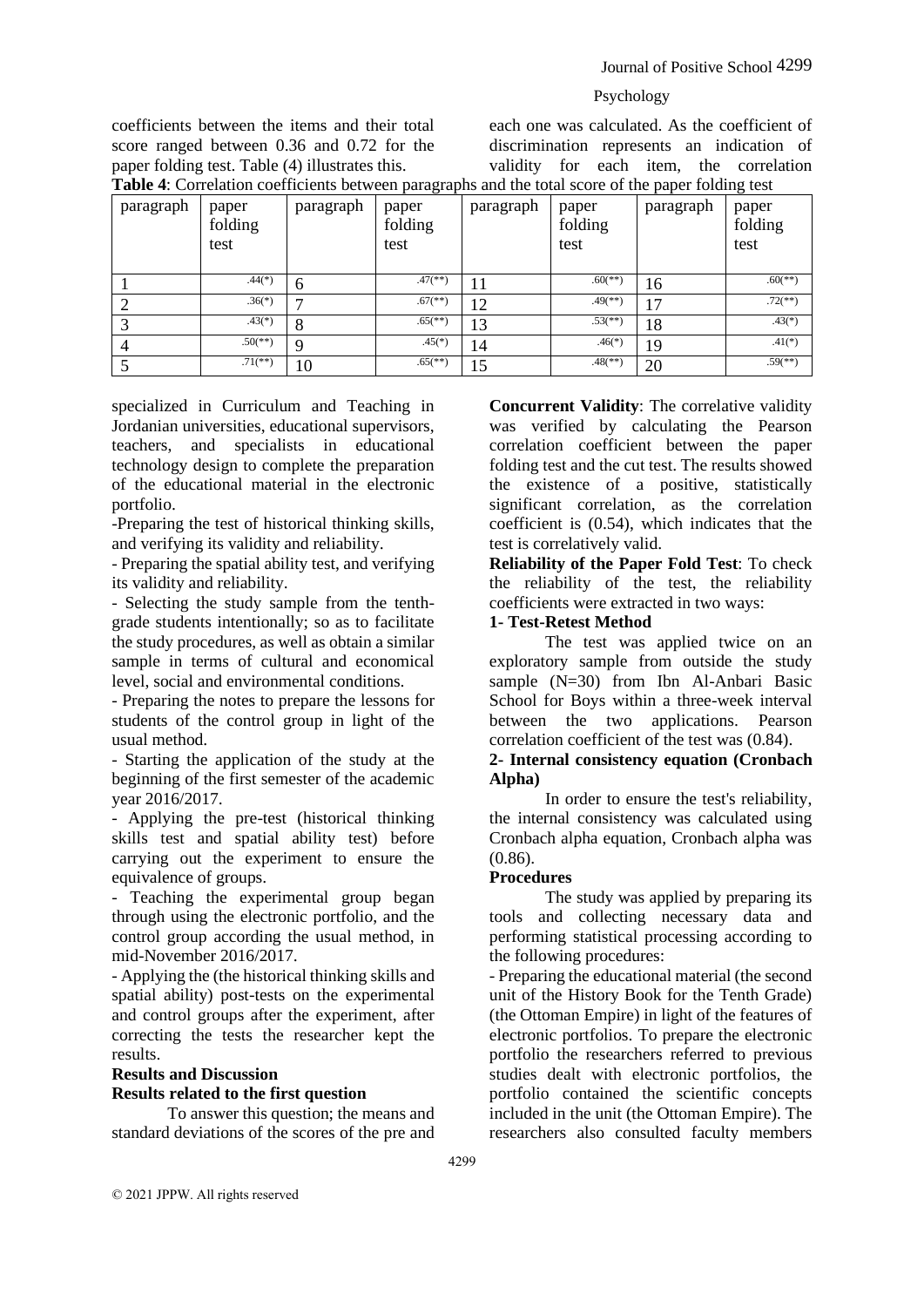historical thinking skills, table (5) shows these results.

post-tests of students of the experimental and control groups were calculated on the test of

It is noticed from the results of the

With the electronic portfolio, students

are exposed to learning contexts that present them with real scientific problems using computer simulations and multimedia, in which they can practice scientific investigation, formulating hypotheses, testing them, gaining

accompanying analysis of variance presented in the previous table that the teaching method was very effective in the historical thinking skills, with effect size of (34.14%), and that the difference between the scores of the historical thinking skills of the students of the electronic portfolio(experimental group) and the students of the regular method (control group) is statistically significant ( $\alpha = 0.05$ ), in favor of the experimental group who scored (27.12), while the average score of the control group was (10.02) as shown in Table (5).The superiority of the effect of the method of teaching via electronic portfolios on historical thinking skills compared to the usual method

can be explained as follows:

**Table (5):** Means and standard deviations of the scores of the two groups for the pre and post tests of historical thinking skills

| Group        |    | Pre-test |      | Post-test |           | Adjusted mean |
|--------------|----|----------|------|-----------|-----------|---------------|
|              |    | Mean     | SD   | Mean      | <b>SD</b> |               |
| Control      | 30 | 8.75     | 2.60 | 9.75      | 2.40      | 10.02         |
| experimental | 29 | 9.22     | 2.40 | 27.25     | 2.80      | 27.12         |
| Total        | 59 | 8.99     | 2.50 | 19        | 2.60      |               |
| .            |    |          |      |           |           |               |

\*Maximum test score  $=$  36

Table (5) shows that the average means of the experimental group's scores on the pre-test of historical thinking skills test was higher than the average means of the scores of the control group (M=9.22, 8.75) respectively, and the average means of the scores of the experimental group on the posthistorical thinking skills test was higher than the average means of the scores of the control group (M=27.25, 9.75) respectively. It was also noted that individual differences between students of the experimental group on the post-historical thinking skills test decreased, while it increased among students of the control group; Perhaps the pre-explanation of the new teaching method to the students of the experimental group made these differences. To explore the significance of the differences between these means, analysis of variance associated with the pre and post historical thinking skills tests' scores for the students of the two study groups was made, table (6) shows the results.

**Table (6):** Analysis of variance accompanying to the scores of both groups on the of post and pre historical thinking skills tests

| of<br>Source | of<br>Sum | of<br>Degree | Mean    |        | Sig.     | Effect size |
|--------------|-----------|--------------|---------|--------|----------|-------------|
| variance     | squares   | freedom      | squares |        |          |             |
| Associated   | 0.883     |              | 0.883   | 3.466  | 0.068    | 5.83%       |
| Group        | 7.394     |              | 7.394   | 29.028 | $*0.000$ | 34.14%      |
| Error        | 14.265    | 56           | 0.255   |        |          |             |
| Total        | 71.463    | 58           |         |        |          |             |

results, formulating generalizations, and practicing thinking skills such as analysis, synthesis, inference, and evaluation. The electronic portfolio also links the topics of the scientific material to daily life in the form of educational and learning situations related to the historical sequence, and supports them with movements, images, multimedia and maps. Student are asked to contemplate these situations carefully; determining the main events, the primary and secondary reasons behind their occurrence, making inferences about the true causes of these historical events, issuing a judgment on the findings they reached, and providing a logical justification based on a scientific basis for their judgment. It also provides educational learning/teaching environments that meet the diversity of students' abilities and needs, so that students can continue learning inside and outside of the school, and that each student learns in accordance to his abilities, meditates and thinks about the subject in a more profound manner,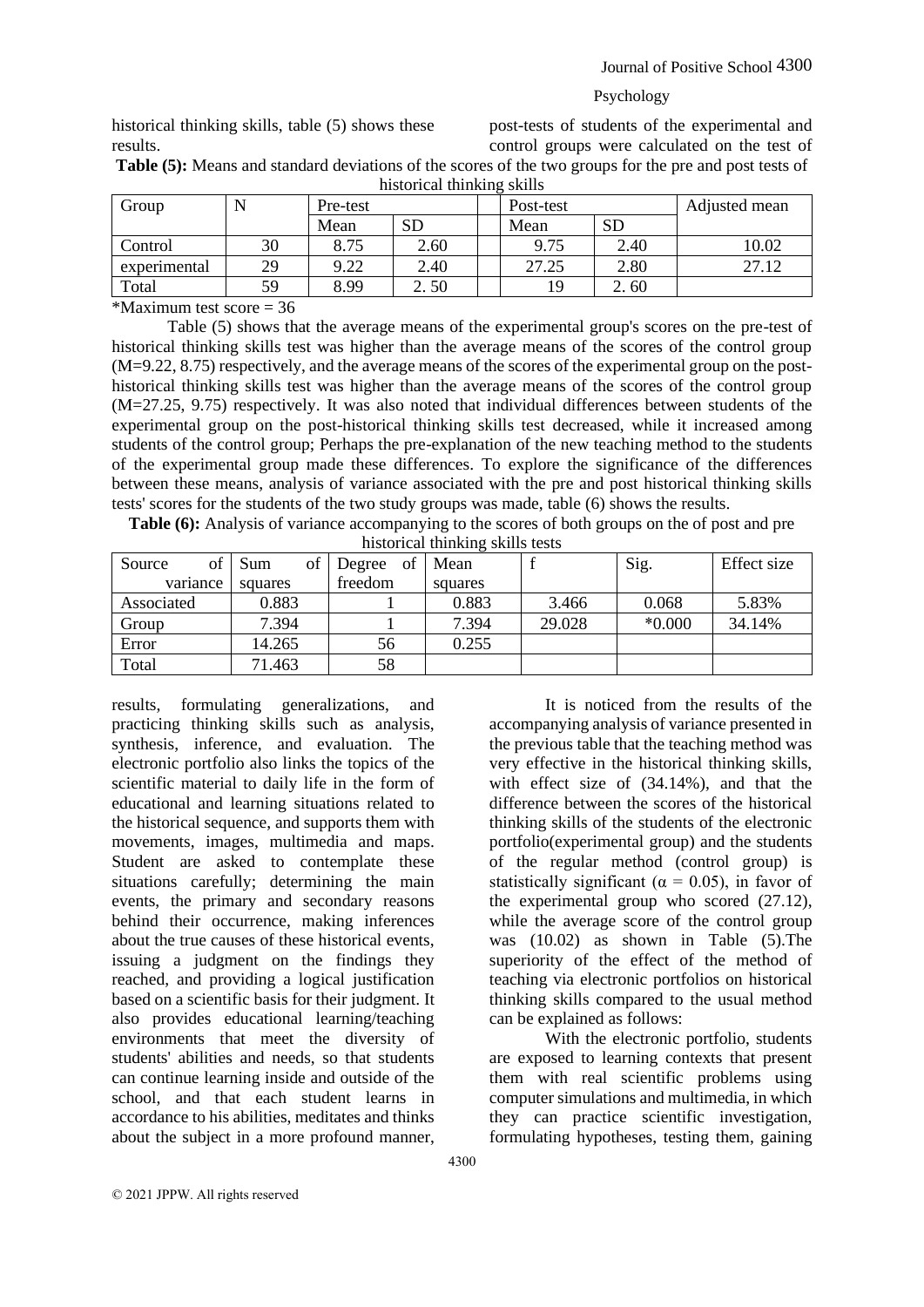fear of the score, and provides the opportunity for students to discuss the outcomes of their learning through direct communication inside and outside the classroom. This is reflected positively on the skills of historical thinking.

### **Results related to the second research question**

To answer this question; means and standard deviations of the scores of the students of the two study sample groups were calculated for the pre and post spatial ability tests, table (7) presents these results.

draws conclusions and explains them clearly, and justifies the validity of these conclusions based on scientific basis; perhaps these educational learning environments that take into account individual differences help students to practice thinking according to their abilities, and the electronic portfolio also includes self-training, focusing on practicing the processes of induction and deduction, solving problems, providing solutions to them and justifying them, confronting students with historical events and their interpretation, and self-evaluation of the learning outcomes without psychological pressure, anxiety and

**Table (7):** Means and standard deviations of the scores of the two groups for the pre and post tests of spatial ability skills

| Group        |      | Pre-test |           | Post-test | Modified |       |
|--------------|------|----------|-----------|-----------|----------|-------|
|              |      | Mean     | <b>SD</b> | Mean      | SD       | mean  |
| Control      | 30   | '.40     | 2.79      | 8.27      | 2.32     | 8.38  |
| experimental | 29   | 8.35     | 2.53      | 25.67     | 2.91     | 25.55 |
| Total        | 59   | .88<br>− | 2.66      | 16.97     | 2. 62    |       |
| .            | $ -$ |          |           |           |          |       |

 $*$ Maximum test score = 30

It is noted from the above table that the mean scores of the experimental group on the prespatial ability test was higher than the mean scores of the control group  $(M=8.35;7.40)$  respectively, and the mean scores of the experimental group on the post-spatial ability test was higher than the mean scores of the control group (M=25.67;8.27) respectively. To find the significance of the difference between these averages, an analysis of the associated variance with the post and pre spatial ability scores was conducted for the students of the two study sample groups, table (8) presents these results.

**Table (8):** Analysis of variance accompanying to the scores of both groups on the of post and pre spatial ability skills tests

|              | spatial ability skills tests |           |          |         |          |             |  |  |  |
|--------------|------------------------------|-----------|----------|---------|----------|-------------|--|--|--|
| Source<br>of | of<br>Sum                    | Degree of | Mean     |         | Sig.     | Effect size |  |  |  |
| variance     | squares                      | freedom   | squares  |         |          |             |  |  |  |
| within       | 25.554                       |           | 25.554   | 3.895   | 0.053    | 6.50%       |  |  |  |
| Group        | 4208.968                     |           | 4208.968 | 641.454 | $*0.000$ | 91.97%      |  |  |  |
| Error        | 367.450                      | 56        | 6.562    |         |          |             |  |  |  |
| Total        | 4860.381                     | 58        |          |         |          |             |  |  |  |

superiority of the effect of the electronic portfolio method of teaching on spatial ability over the usual method can be explained as follows: The individual's ability to perceive visible places, through pictures, maps, charts, and drawings and shapes; as well as the ability to use colors and to perceive relationships between objects within drawings and shapes, it takes sensitivity to color, line, shape, nature, field, and space for this type of intelligence to

It is noted from the results of the accompanying analysis of variance in table (8) that the teaching method was very effective on spatial ability, with an effect size of (91.97%), and that the differences between the scores on the spatial ability test for the students of experimental and control groups were statistically significant ( $\alpha$ =0.05), in favor of the experimental group whose average scores are (25.55), while the average scores of the control group are (8.38) according to Table (7).The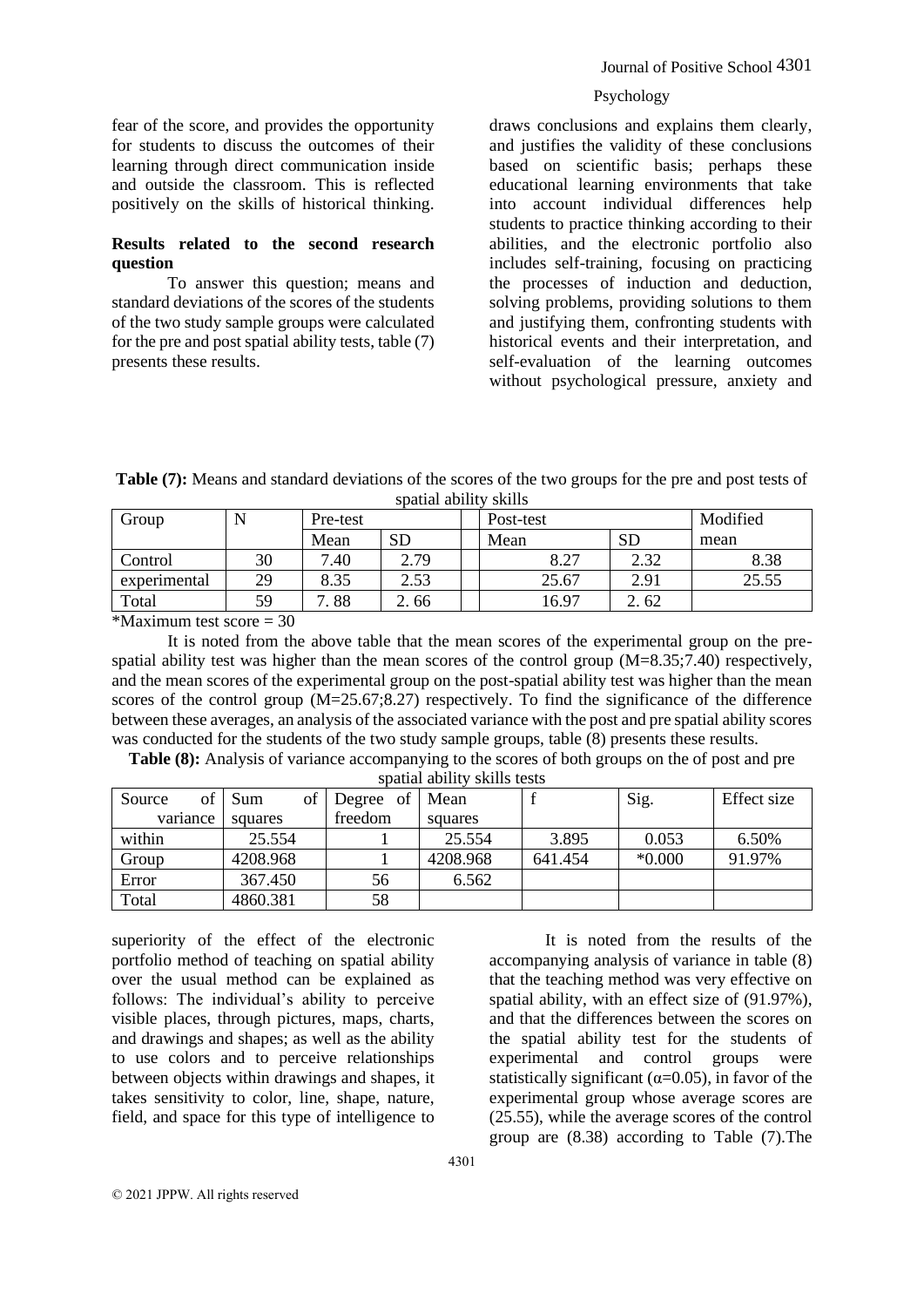form images and mental imaginations that he uses to solve problems.

Utilizing modern technology, the electronic portfolio presents the learning material in a logical sequence. Furthermore, it provides images, maps, diagrams, drawings, and figures that assisted the students in constructing historical concepts in a logical and orderly manner, and linked them to prior concepts in order to build understanding; in addition to helping students to become aware of the relationships between things in drawings and shapes, it helped them to form mental images and imaginations they can use to solve problems. The electronic portfolio also states the active and effective role of the learner, and provides the opportunity for him to ask questions, for mutual discussions and interpretations with his colleagues.The electronic portfolioalso provides various sources for student learning; enriching the learning process through positive communication between the teacher and students, and between the students themselves, and this communication is supported through the windows of the network. Diverse learning

the first party of the relationship The other side of the relationship Group Correlation coefficient Number Z value Statistical significance Historical thinking skills Spatial Ability Usual Method  $0.10$  30 0.100 \* 0.007 Electronic Portfolios 0.65 29 0.775

students who studied with the electronic portfolio.

resources allow students to better understand and link things together. Using the electronic portfolio also allows students to practice higher levels of thinking, including reflective and creative thinking, improving their spatial ability.Additionally, the portfolio contains web pages that present self-training on some historical events in different places, which need to be understood in relation to one another in order to have a positive impact on spatial

**Results related to the third question:** 

determined as shown in table (9) below.

To answer this question, the correlation

coefficients were calculated between the students' scores in the post tests of historical thinking skills and spatial ability according to the study variable (teaching method) and the difference in significance of the difference between them and zero, Then the values of the correlation coefficients were converted to their corresponding index (Z) values, and by using the equation of the difference between two correlation coefficients for two independent samples, the statistical significance was

ability.

The superiority of this effect of the electronic portfolio on the correlation coefficients between the scores in both the historical thinking skills test and the spatial ability test in comparison to the usual method can be explained as follows:

Electronic portfolios present learning material in a logical order, utilizing cuttingedge technical tools to provide educational learning situations in which students are confronted with real-world scientific issues. They also contain photos, maps, charts, sketches, and figures, which aid students in forming historical concepts in a logical and orderly manner, as well as tying them to earlier concepts in the process of knowledge

Table (9) shows that all the correlation coefficients between the mean scores of the historical thinking skills test, and the mean scores of the spatial ability test were statistically significant at ( $\alpha$  = 0.05), in favor of the students of the experimental group who were taught via the electronic portfolio, but they are not statistically significant at  $(\alpha = 0.05)$ among the students of the control group who studied in the usual way.

It is also noted from the results in table (9) that there is a statistically significant difference at  $(\alpha=0.05)$  between the correlation coefficients of the relationship between each of the historical thinking skills test and the spatial ability test due to the study variable (teaching method), and in favor of the experimental group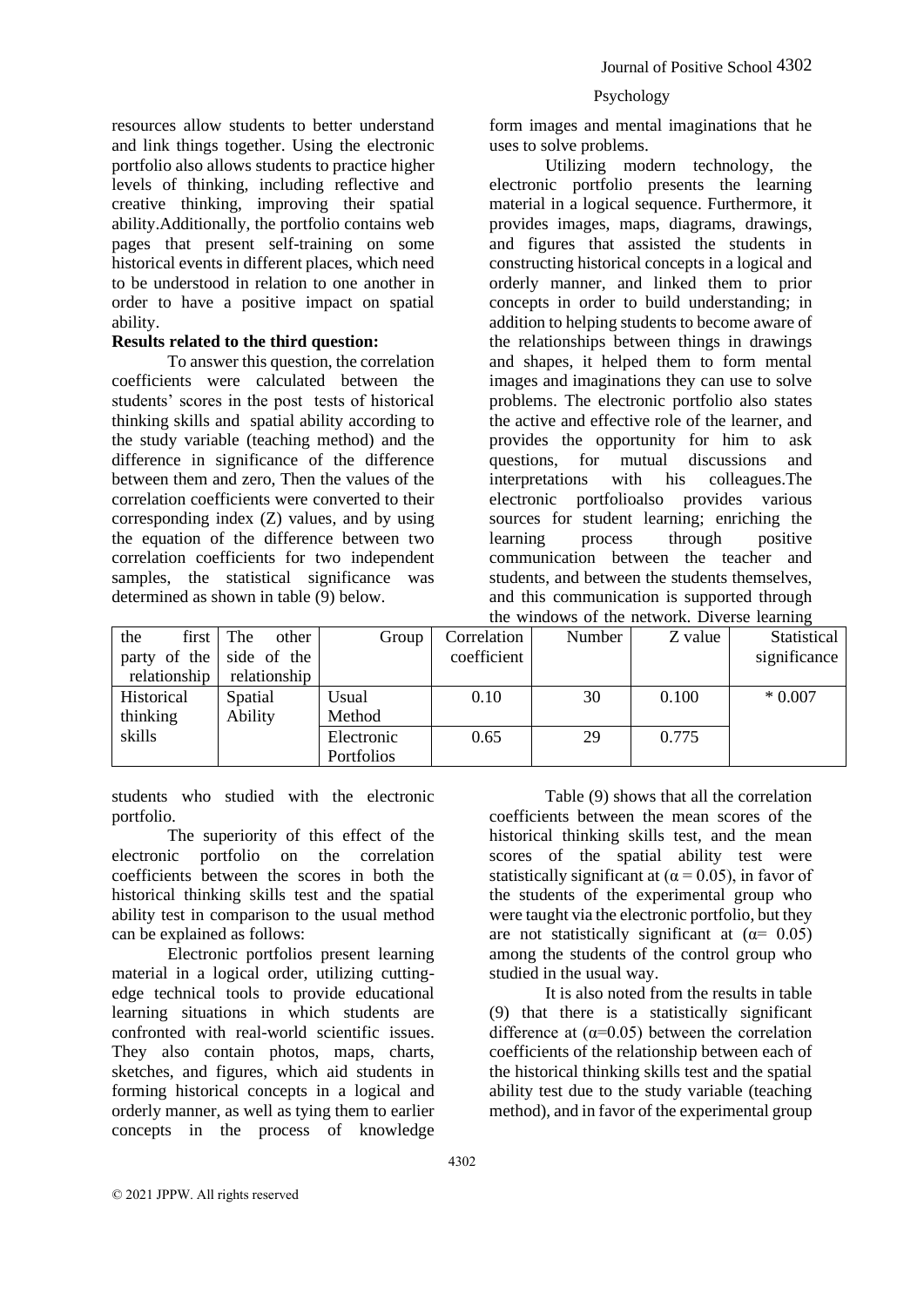he practices learning as a mental pleasure, and discusses, analyzes, evaluates, interprets, and makes inferences, and arrives at logical conclusions that are subject to discussion and justification.

#### **Recommendations**

The researchers suggest the following in light of the study's findings and discussions: first, asking history teachers to teach their students by using electronic portfolios, as they have great effects in improving the skills of historical thinking and spatial abilities of students. Second, conducting research on the use of electronic portfolios in history classes at various levels of education, as well as other variables such as conceptual change, academic accomplishment, metacognitive thinking, and creative thinking. Third, performing similar studies in other social studies subjects, such as geography and national education.

#### **References**

Abdul Karim, Saad. (2016). The use of electronic mind maps in learning physics and its impact on developing spatial ability and scientific inclination among first year secondary students. *Journal of the Faculty of Education, Assiut University - Faculty of Education*: Egypt, 32(1), 25-121.

Abdul-Baqi, Shaima and Abu Zaid, Khader and Abdul-Jalil, Ali. (2021). Using the mental visualization strategy in Sports to develop the spatial ability of the superior students in the preparatory stage. *Journal of the Faculty of Education, Assiut University - Faculty of Education*: Egypt, 37 (1), 124-150.

Abdullah, Ahmed Maher. (2006). The effectiveness of a proposed program for developing classroom and extra-curricular activities in light of the standard levels in social studies curricula on developing the skills of writing historical research among primary school students, *Journal of the Educational Society for Social Studies*, (8), 13-60.

Abdullah, Wissam and Abdullah, Tamer and Suleiman, Yahya (2017) Using the narrative approach in teaching History to develop the historical thinking skills of students second preparatory class. *Journal of the Educational Association for Social Studies, Educational Association for Social Studies*: Egypt, (94), 158-167.

### Psychology

construction. It also assisted students in realizing the relationships between items within drawings and shapes, and that the electronic portfolio employing computer simulation programs and multimedia, in order for learning to be meaningful, As the electronic portfolio links the topics of the scientific material to daily life in the form of educational and learning situations related to the historical sequence, and supports them with images, multimedia, and maps, students practice scientific investigation, put hypotheses and test them, reach results, formulate generalizations, and practice thinking skills such as analysis, synthesis, inference, and evaluation. The student is expected to accurately contemplate these situations, including determining the main events, the primary and secondary reasons for their occurrence, making inferences to arrive at the true causes of these historical events, issuing a judgment on his findings, providing a logical justification based on a scientific basis for this judgment, and forming mental images and fantasies that he uses in problem solving, as well as providing portfolios. Electronics allow students to practice practical skills, strategies, and performances in which learning is centered on the learner, increasing motivation to learn, improving the quality and quantity of social interactions between students, improving skills in using electronic resources to aid in the acquisition of scientific concepts, developing thinking skills, and making the student active in the learning process. Capable of learning scientific topics and applying them while honing thinking skills, the student's active participation is determined by the electronic portfolio, which allows him to perform research and scientific investigation, ask questions, present and discuss concepts and ideas, record the results, and link them to previous knowledge, and he obtains this active role. It is enjoyable to learn, and it enhances spatial ability by allowing the pupil to practice writing. Knowing and solving difficulties, as well as boosting the student's self-confidence in his problem-solving abilities;As it is possible that this was reflected positively on the correlation coefficients between the scores of each of the historical thinking skills test and the spatial ability test, the student feels the importance of earnestness in learning to achieve success, and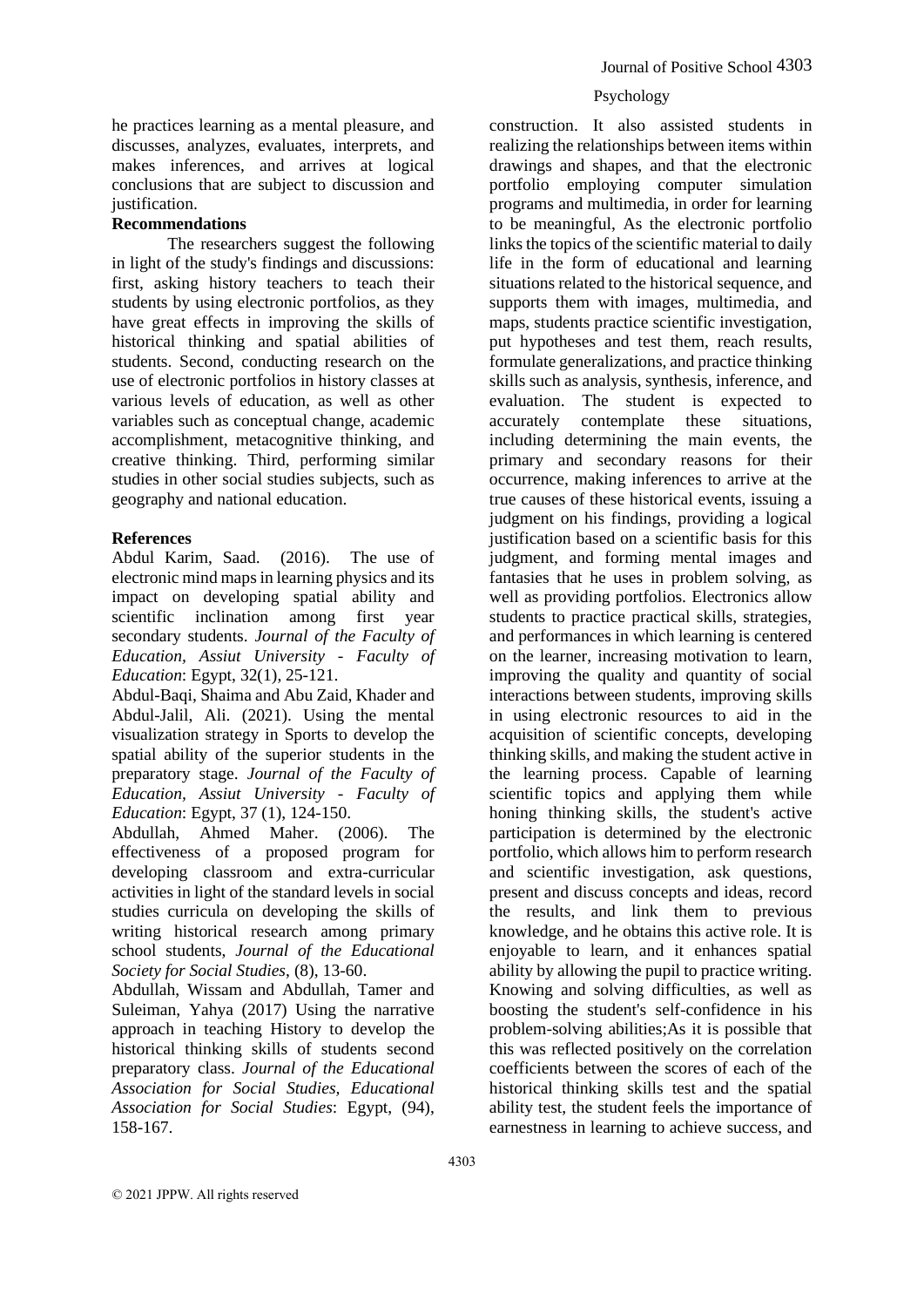on blended e-learning to teach a planning and production management course in developing spatial ability and deductive thinking among students of architectural industrial schools. *Journal of the Faculty of Education, Assiut University* - Faculty of Education: Egypt, 32(3), 537-577.

Al-Rabani, Ahmed and Al-Ajmi, Anfal. (2016). The effectiveness of using active learning in developing the historical thinking skills of the Ninth Grader students. *Journal of the Educational Association for Social Studies*, Educational Association for Social Studies: Egypt, (82), 70-90.

Al-Sakran, Muhammad. (2007). Methods of teaching social studies. Amman, Dar Al-Shorouk.

Amin, Sahar and Al-Ahdal, Asmaa (2021). The effectiveness of the constructivist learning strategy in teaching Social Studies in developing the historical thinking skills of middle school students in the Holy Capital. *Journal of Educational and Psychological Sciences*, National Research Center Gaza: Palestine, 5 (26), 27-52.

Belkhiri, Wafaa (2005). The relationship of spatial ability disorder to verbal comprehension ability in children with motor impairment of neurological origin. Unpublished Master's Thesis, Hadj Al-Khader University, Algeria.

Dergham, Ghada. (2015). A proposed program based on digital technology in Social Studies to develop the skills of historical thinking and social communication skills for students of Third Preparatory class. *Journal of the Educational Association for Social Studies*, Educational Association for Social Studies: Egypt, (73), 55-72.

El-Sherbiny, Dalia. (2020). Using infographics in teaching social studies to develop rapid learning skills and spatial ability for Fifth Grader students. *Educational Journal, Sohag University* - College of Education: Egypt, (75), 673-737.

El-Ssayyad, Samer and Abdel-Fattah, Hoda and El-Baz, Marwa. (2018). The effect of using an electronic portfolio on developing the skills of generating information in science for primary school students. *Journal of the College of Education*, Port Said University: Egypt, (24), 734-759.

Abu Musa (2008). The effect of using the blended learning strategy on the achievement of students of Education at the Arab Open University in the computer-assisted teaching course and their attitudes towards it. *Journal of Action Research in Education*, 1 (4), 132-156, Arab Open University: Amman.

Ahmed, Aladdin (2018). The effectiveness of using the inverted classroom in social studies to develop the historical thinking skills of preparatory stage students. *Journal of the Faculty of Education*, Assiut University: Egypt, 34(64), 518-557.

Al Rassam, Tahani (2008). Differences in abstract thinking and spatial perception between outstanding and non- outstanding students in the middle school stage in the State of Kuwait. Unpublished Master's Thesis, Amman Arab University, Amman, Jordan.

Al-Ani, Walid. (2000). The role of the Internet in promoting scientific research among Yarmouk University students. *Journal of King Saud University, Educational Sciences*, 12 (2), 307-308.

Al-Jamal, Muhammad (2005). Mental processes and thinking skills through the learning and teaching processes. Al-Ain, University Book House for Publishing and Distribution.

Aljawarneh, n. M. S., & atan, t. (2018). Linking tolerance to workplace incivility, service innovative, knowledge hiding, and job search behavior: the mediating role of employee cynicism. *Negotiation and conflict management research*, 11(4), 298-320.

Aljawarneh, n. M., abd kader alomari, k., alomari, z. S., & taha, o. (2020). Cyber incivility and knowledge hoarding: does interactional justice matter?. *Vine journal of information and knowledge management systems.*

Al-Obaidat, Muhammad. (2017). Developing a study unit in Geography for seventh grade students according to the spatial thinking approach, and measuring its impact on developing students' spatial ability and their attitudes towards that subject. *Dirasat Journal of Educational Sciences, University of Jordan*: Amman - Jordan, 44 (3), 257-281.

Al-Qadi, Muhammad and Ubaid, Muhammad and Mu`bad, Metwally and Al-Khouli, Ubadah. (2016). The effectiveness of a program based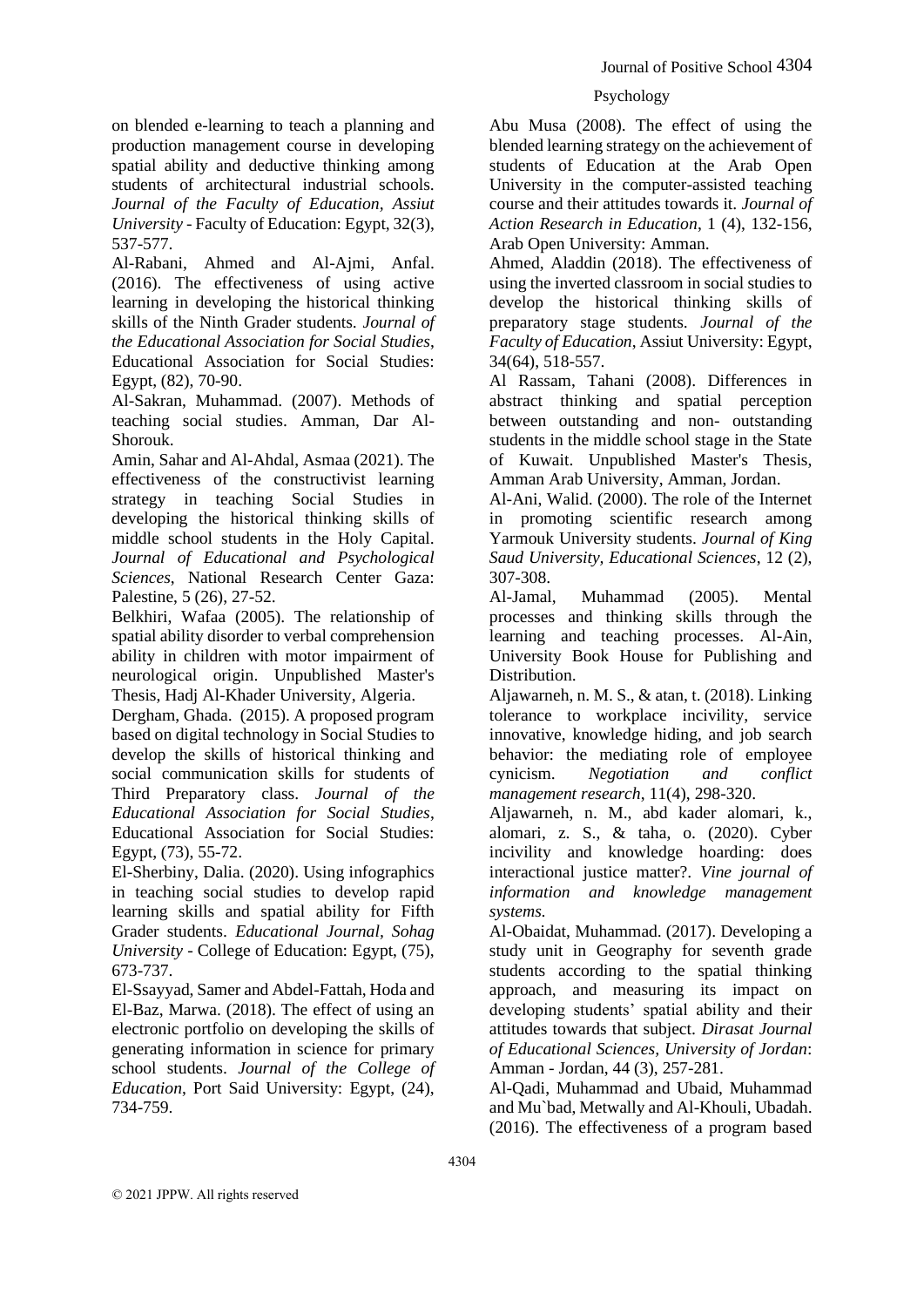# the College of Education. *Journal of Studies in Curricula and Teaching Methods, Ain Shams University* - College of Education - Egyptian Association for Curricula and Teaching Methods: Egypt, (180), 1-50.

Mujahid, Fayza Ahmed Al-Husseini (2008) The effectiveness of a proposed program for teaching History in the light of the theories of multiple intelligences on developing the historical thinking skills of the students first preparatory class, *Journal of Reading and Knowledge, Egyptian Association for Reading and Knowledge*, (83), 124-154.

NCHS. (1994). National Standards for History: Historical Thinking Standards: Los Angeles University of California.

Odeh, Ahmed. (2010). Measurement and Evaluation in the Teaching Process. Irbid: Dar Al-Amal.

Osguthrape, R., & Graham, R. (2003). Blended Learning and Enviroment: Definitions and Direction. The Quarterly Review of Distance Edcation. 4 (3), 227–233.

Parker, W. (2001). Social Studies in Elementary Education, New Jersey. Prentice Hal.

Qullah, Fouad Suleiman (1998) *Teaching Strategies, Methods and Teaching Models*, Alexandria; University Knowledge House.

Risinger, C. (2008): "Teaching Historical Analysis and Thinking Using the Internet", Journal of Social Studies, V. 72, N. 1, Jan-Feb, PP. 31-33.

Stoddard, J. & Marcus, A. (2010): "More Than {Showing What Happened'}: Exploring. the Potential of Teaching History with Film", High School Journal, V. 93, N. 2, Jan/ Feb, PP. 83- 90.

Swan, K. (2004). "Examining, the use of technology in supporting historical., thinking., practices in three American history classrooms", Diss. Abst. Inter, V. A 65/05, Nov, P. 1727.

Titus, S. & Horsman, E (2006). Characterizing and improving spatial visualization skills. Journal of geosciences education, 57(4), 242- 254.

Yeager, E & Wilson, E. (1997) Teaching Historical Thinking in Social Studies Methods Course: A case study, The social studies, vol. 88, No.3, 121-126.

Fayed, Samia and Abdul-Aty, Azza and Al-Ghunaimi, Tariq (2020) The effect of employing the negotiating approach in developing the historical thinking skills of the third preparatory grade students. *Journal of the College of Education, Kafr El-Sheikh University*: Egypt, 20 (4), 355-378.

Francois, R. J. et al., (2001). Using Multiple Sources of Evident ce to Reason About History, Journal of Educational Psychology. Vol. 88. o3. 478-493.

Garrison, R. & Vaughan, H. (2008). Blended learning in Higher Education: Framework, principles and guidelines. San Francisco: Jose-Bass.

Hinkle, D., Wiersma., W., & Jurs, S. (1988). Applied Statics for the Behavioral Sciences (2ed ed.). Houghton Mifflin Company.

Khalaf, Yahya Attia Suleiman (1998). The difficulties facing the teaching of History in the stages of public education in the views of students and teachers. *Journal of Studies in Curricula and Teaching Methods*, 3, The Egyptian Association of Curricula and Teaching Methods, 62-84.

Liu, L. (2007). The relationships between creativity, drawing ability, and visual- spatial intelligence: study of Taiwan's third-grade children, asia pacific education review, 8 (3), 343-352.

Maghawry, Sanaa Aboul Fotouh (2000). A proposed program for developing some skills of using original sources, current events and textbooks among students of the Faculty of Education, History Division, an unpublished master's thesis, Faculty of Education, Benha, Zagazig University.

Masoud, Reda Hindi Gomaa. (1989). Evaluating the extent to which students understand the role of male and female teachers for some global problems in social subjects' curricula, unpublished master's thesis, Faculty of Education, Benha, Zagazig University.

Ministry of Education (2005) The General Framework and General Outcomes of the History Curriculum for Basic and Secondary Education, Curriculum and Textbook Administration, Amman: Jordan.

Muhammad, Manal. (2012). The effect of using electronic documentary teaching portfolios in developing the teaching competencies of the students of the English Language Division at